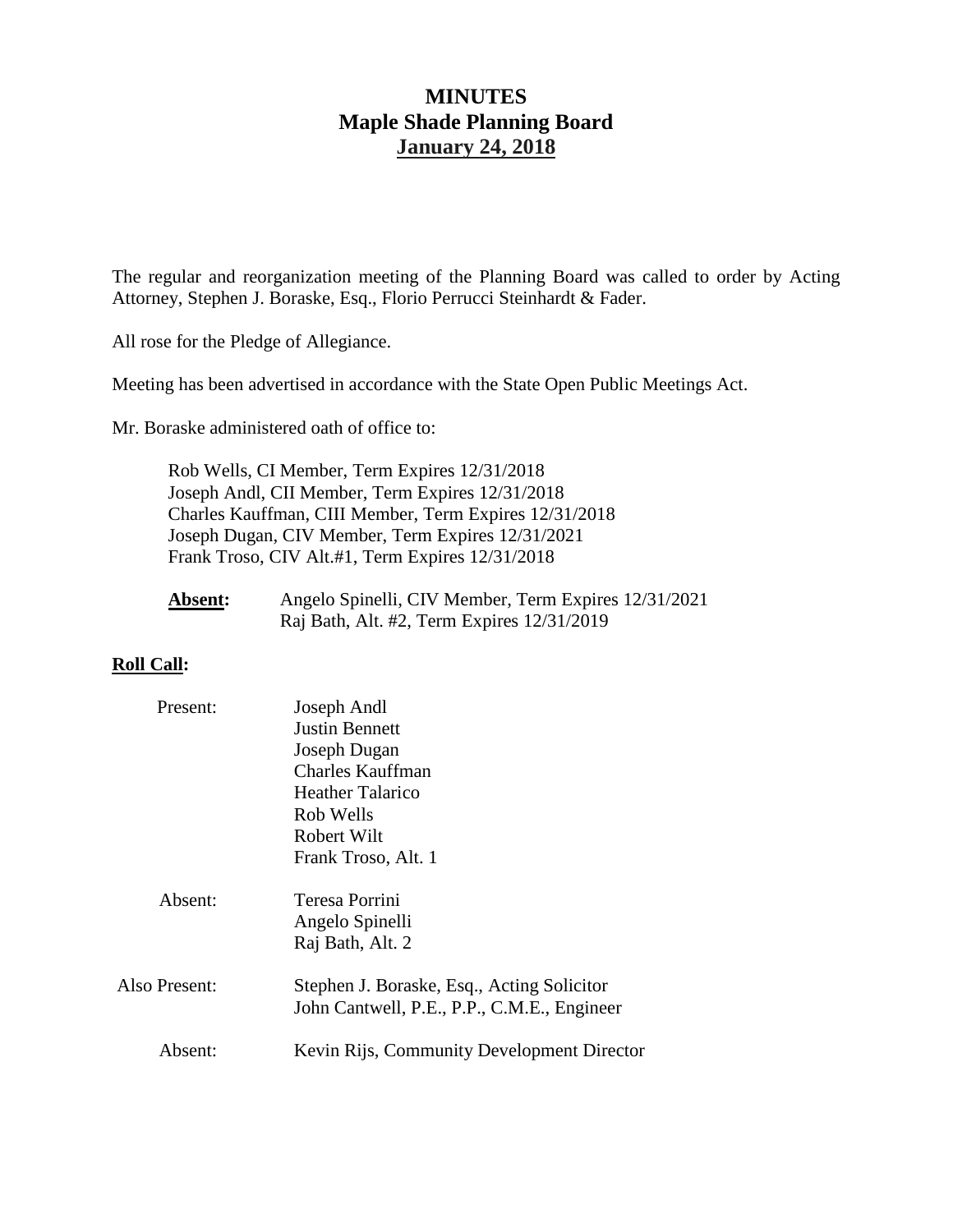**MINUTES Maple Shade Planning Board January 24, 2018 Page 2**

Nomination of Chairman. *Joseph Dugan* (Kauffman/Wells) Roll Call: All Yes *Attorney Boraske turned meeting over to Chairman Dugan. Chairman Dugan requested a moment of silence for Lou Wells and Anthony Volpe.* Nomination of Vice Chairman. *Teresa Porrini* (Wells/Bennett) Roll Call: All Yes Nomination of Attorney. *Stephen J. Boraske, Esq., Florio Perrucci Steinhardt & Fader* (Kauffman/Wells) Roll Call: All Yes Nomination of Engineer. *Remington & Vernick (John Cantwell)* (Wells/Kauffman) Roll Call: All Yes Nomination of Secretary. *Debbie Henderson* (Dugan/Wells) Roll Call: All Yes Nomination of Environmental Engineer. *Environmental Resolutions* (Andl/Wilt) Roll Call: All Yes Consent Approval of Meeting dates for the year as set by Council & Consent Approval of Official Newspaper authorized by Council. Courier Post, the Central Record and Burlington County Times. (Dugan/Kauffman) Roll Call: All Yes

## **New Business:**

# **450 S. Lenola Rd. – Block 189.01, Lots 5 & 5.02; Nutrition Counts LLC - Freshii; P-18-1 Zone: Business Development (BD) Former Use: Basically Babysitting Proposed Use: Restaurant**

**Application: Change of Use (Site Plan Waiver)**

Laura D'Allesandro, Esq., Del Duca Lewis Law Firm

Steven Levitt, Nutrition Counts, LLC, and Anthony M. Dew, Architect, sworn in by Attorney Boraske.

Application is for change of use and change of tenant. Formerly "Basically Babysitting." Freshii is casual dining; serving nutritious fast food  $-e.g.$  salads, burritos, smoothies, etc. No proposed exterior changes to the site, with the exception of sign.

Testimony of Mr. Levitt. Freshii is a franchise, originating in Canada. Menus are franchisedriven; franchise provides guidance for physical setup/layout. Ten employees at peak times; more typically, between  $4 - 6$ . Hours:  $9 AM - 7 PM$ .

Engineer's report given by Mr. Cantwell. Will be required to get a sign permit; if they do not comply with sign ordinance, a variance will be needed. Discussion regarding grease trap; decision to be made by health code official. No parking spaces on lot; Freshii has a Reciprocal Easement Agreement with Mealey's regarding parking. Board requested a copy of the agreement.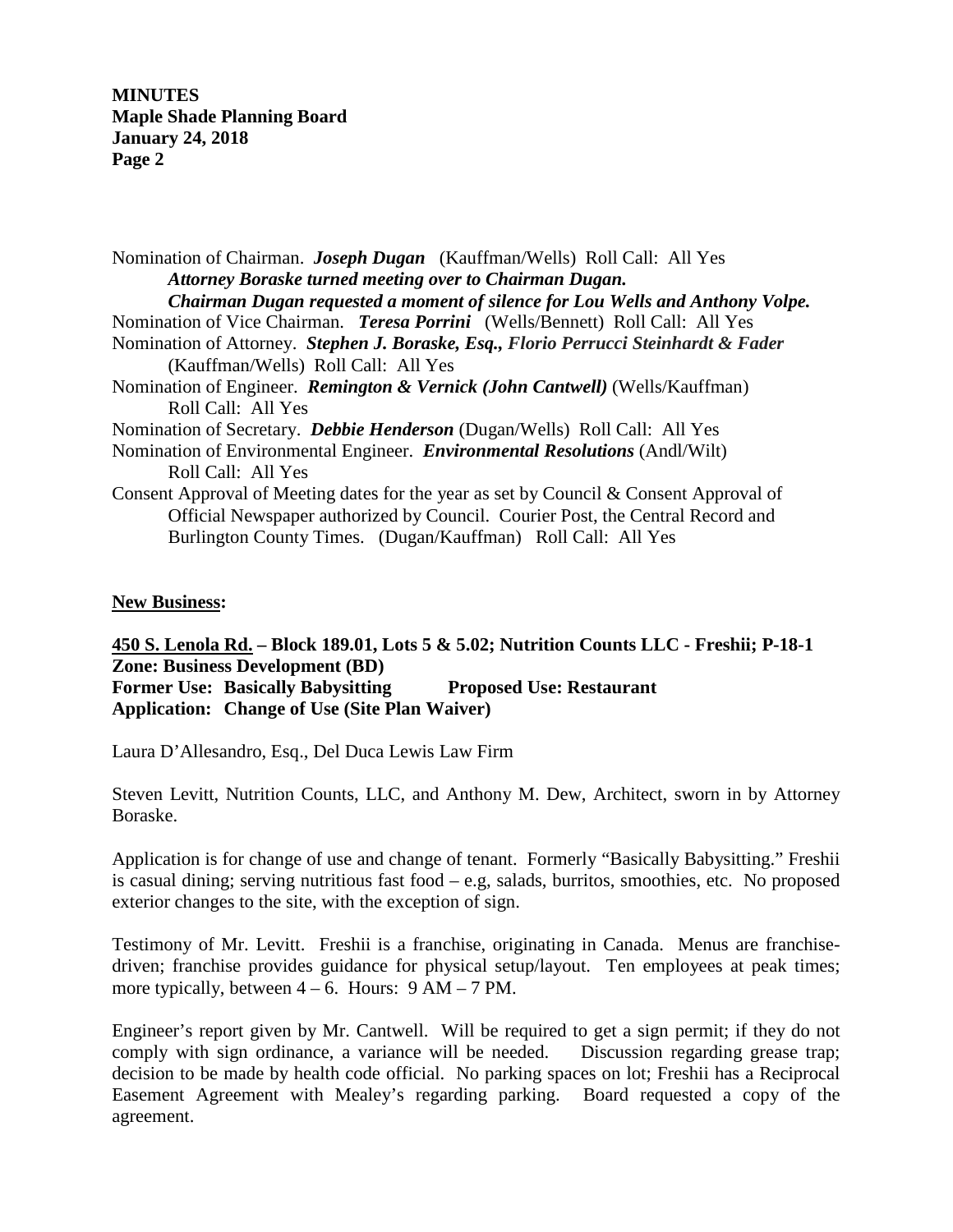**MINUTES Maple Shade Planning Board January 24, 2018 Page 3**

Parking lot is in disrepair, especially in front of Auto Store and Smashburger. Board to consider contacting owner of property to request repair of parking lot. Will be using a dumpster similar to one currently on site. There is no trash enclosure; not proposing to install one. There are four – five dumpsters, and they are going to share existing dumpsters.

**Board:** Comment by Mr. Wells. Per Chairman Dugan, maintenance of parking area will be handled internally by Mr. Rijs; will not be in resolution. Mr. Kauffman questioned snow removal.

Motion to Approve: Kauffman/Talarico. All Approve.

### **Old Business:**

### **Minutes :**

August 23, 2017 Motion to Approve: Talarico/Andl. All Approve.

### **Reports:**

Solicitor: Resolutions

2018-PB-1: **300 S. Lenola Rd.** – Block 189; Lot 4.04; Divot Kings, LLC; P-17-14 Motion to Approve: Talarico/Dugan. All Approve.

| Eligible to Approve: | Joseph Andl, Township Manager                    |
|----------------------|--------------------------------------------------|
|                      | Justin Bennett, Member                           |
|                      | Joseph Dugan, Chairman                           |
|                      | James Fletcher, Member (Not on 2018 Board)       |
|                      | Teresa Porrini, Deputy Chairman                  |
|                      | Heather Talarico, Member                         |
|                      | Claire Volpe, Council Member (Not on 2018 Board) |
|                      | Nelson Wiest, Mayor (Not on 2018 Board)          |

Board Comments: None Engineer: None Community Development: None

**Adjourn:** Motion to adjourn:Andl/Talarico. All Approve.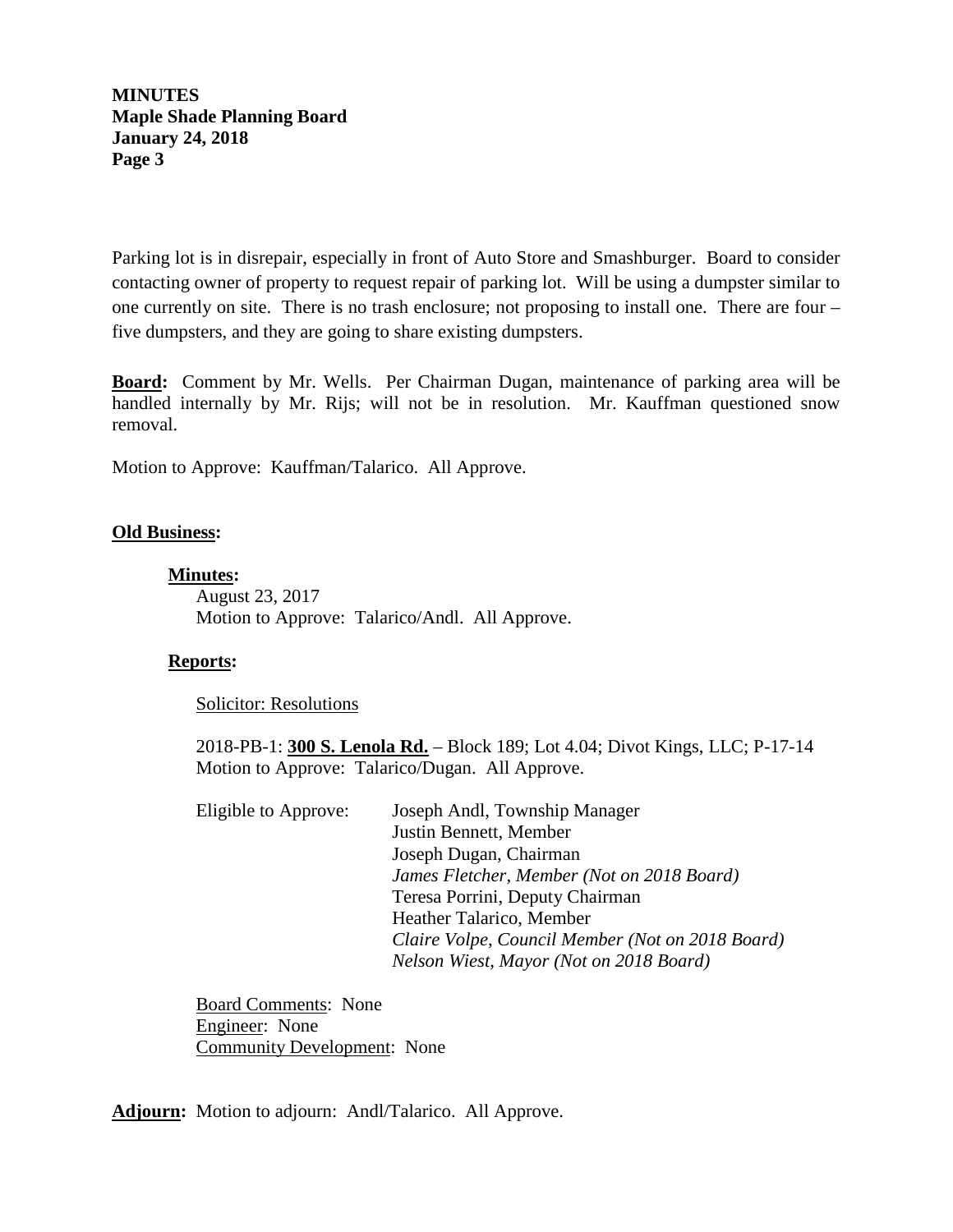## **MINUTES MAPLE SHADE PLANNING BOARD FEBRUARY 28, 2018 – 7:30 P.M**.

The regular meeting of the Planning Board was called to order by Chairman Joseph Dugan.

All rose for the Pledge of Allegiance.

Meeting has been advertised in accordance with the State Open Public Meetings Act.

### **Oath of Office:**

Attorney Boraske administered oath of office to:

Angelo Spinelli, CIV Member, Term Expires 12/31/2021

*Absent: Raj Bath, Alt. #2, Term Expires 12/31/2019*

### **Roll Call:**

| Present:      | <b>Justin Bennett</b>                             |          |  |
|---------------|---------------------------------------------------|----------|--|
|               | Joseph Dugan, Chairman                            |          |  |
|               | <b>Charles Kauffman</b>                           |          |  |
|               | Teresa Porrini                                    |          |  |
|               | Angelo Spinelli                                   |          |  |
|               | <b>Heather Talarico</b>                           |          |  |
|               | Frank Troso, Alt. 1                               |          |  |
| Absent:       | Joseph Andl                                       |          |  |
|               | Rob Wells                                         |          |  |
|               | Robert Wilt                                       |          |  |
|               | Raj Bath, Alt. 2                                  |          |  |
| Also Present: | Stephen J. Boraske, Esq., Solicitor               |          |  |
|               | John Cantwell, P.E., P.P., C.M.E., Engineer       |          |  |
|               | Kevin Rijs, Community Development Director        |          |  |
|               | Marc Selover, LSRP, PG, Environmental Resolutions | (Absent) |  |

### **New Business:**

**66 W. Main St. – Block 127; Lot 14; Ardit Cami; P-18-2 Zone: Downtown Business (DB) Existing Use: Vacant store front Proposed Use: Barber Shop Application: Site Plan Waiver Request**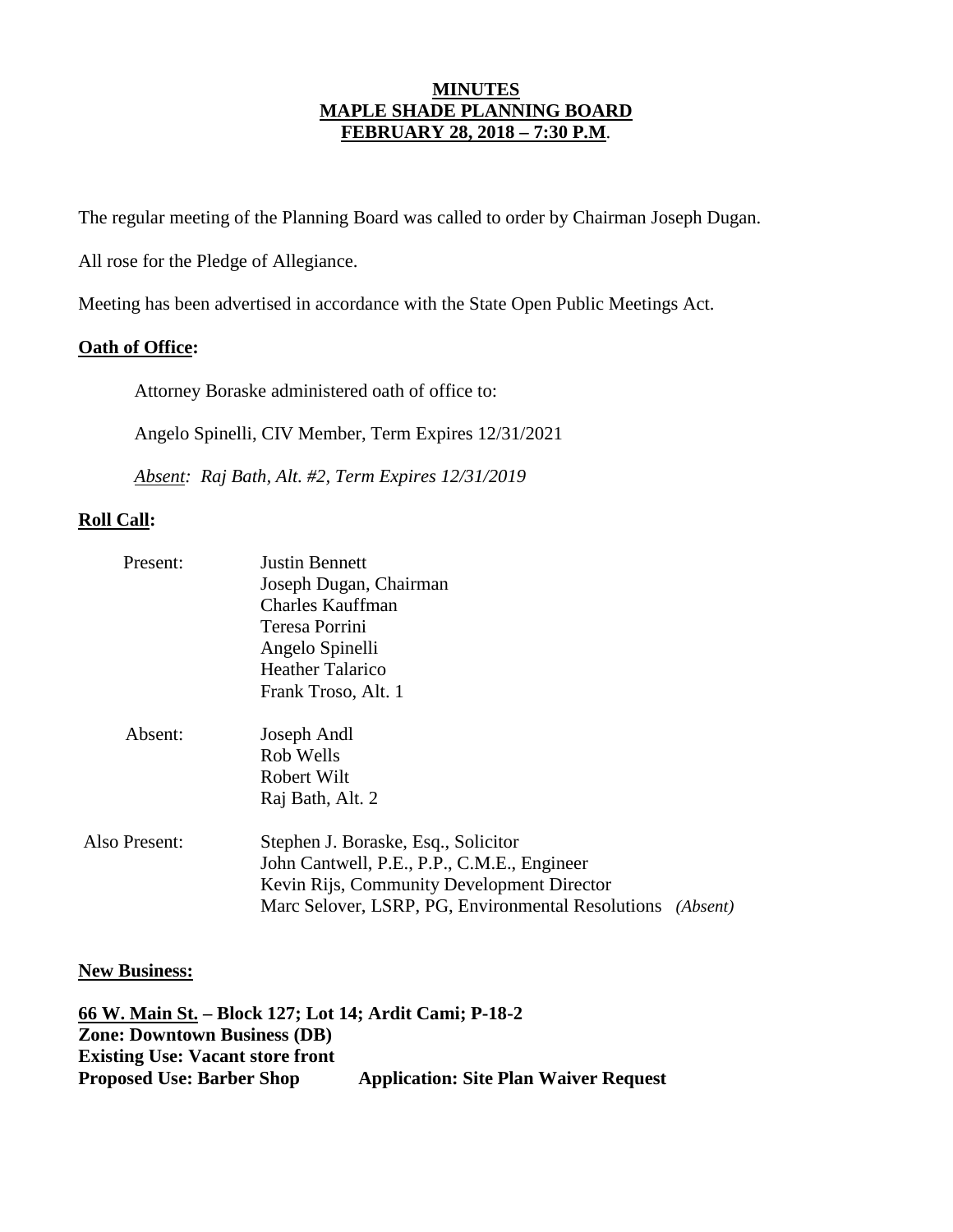# **MINUTES MAPLE SHADE PLANING BOARD FEBRUARY 28, 2018 – 7:30 P.M**. **Page 2**

Ardit Cami, 66 West Main Street, Maple Shade, NJ, Applicant, sworn in by Attorney Boraske.

Two to three employees; hours: 9 AM – 8 PM. Mr. Cami does not have license at this time; currently attending school and plans to take test in August. A friend who has been licensed for approximately five years will be working with him.

Board: No questions.

Public: None Motion to Close Public Portion: Porrini/Troso

Motion to Approve: Troso/Kauffman. All Approve.

## **Old Business:**

# **Minutes :**

January 24, 2018 Motion to Approve: Kauffman/Troso. All Approve.

## **Reports:**

## **Solicitor: Resolutions**

**2018-PB-2: 450 S. Lenola Rd. – Block 189.01, Lots 5 & 5.02; Freshii; P-18-1** Motion to Approve: Talarico/Kauffman All Approve.

Eligible to Approve: Joseph Andl *(absent)* Justin Bennett Joseph Dugan, Chairman Charles Kauffman Heather Talarico Rob Wells *(absent)* Robert Wilt *(absent)* Frank Troso, Alt. 1

## **Engineer :**

**SPR151 - 597 Rt. 38 W. & Lenola Rd. (B189, L5.02) Maple Shade Equities. Approved by the Planning Board on June 22, 2016 (Resolution 2016-PB-11). Starbucks & Bank. Status Report NJDOT Approvals.**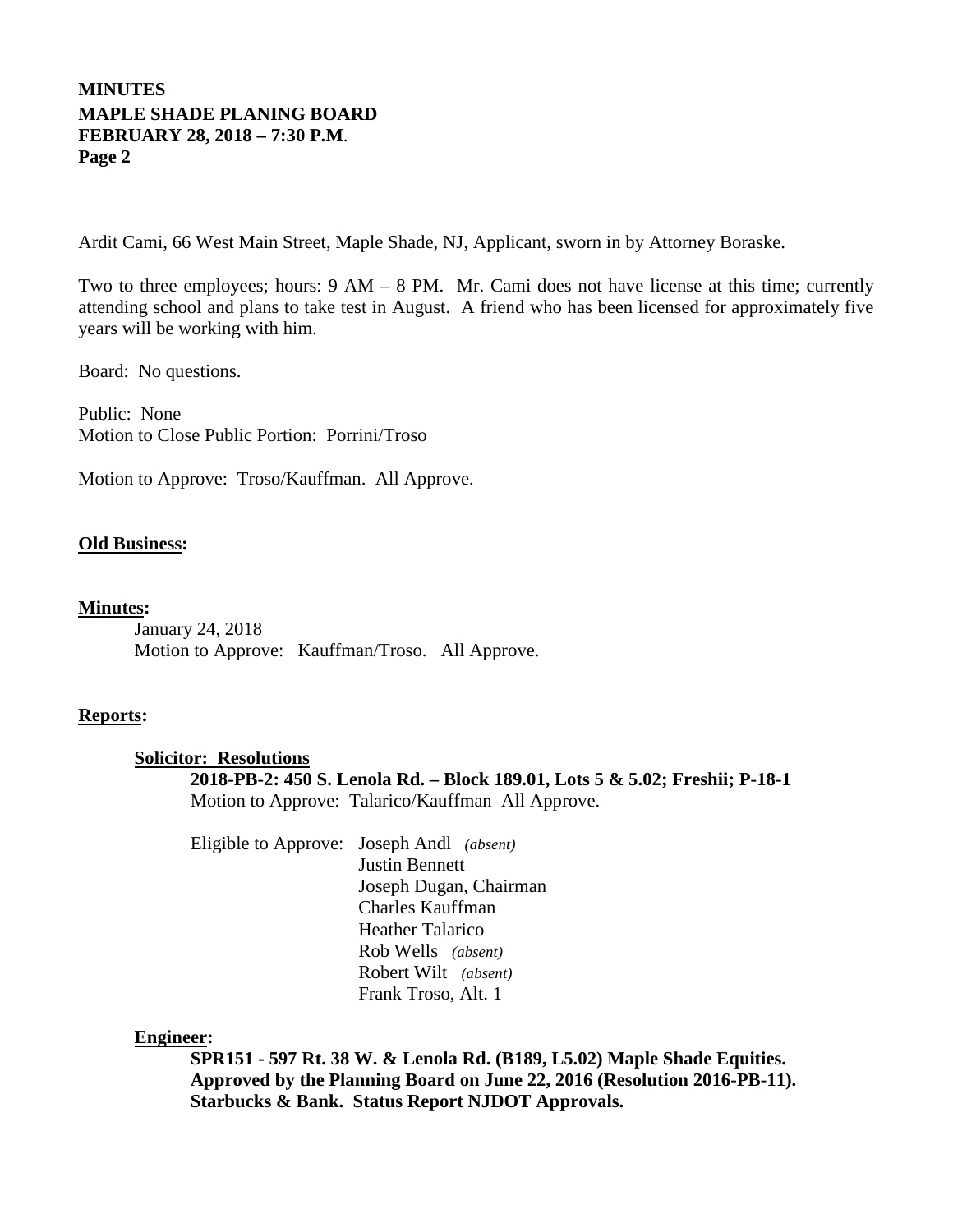# **MINUTES MAPLE SHADE PLANING BOARD FEBRUARY 28, 2018 – 7:30 P.M**. **Page 3**

Mr. Cantwell reported on Starbucks and change that had to be made due to a DOT requirement. Site has been graded out, building is up, and work is being done on the inside; foundation is down for the bank. Some changes were made to storm drainage which were approved. More recent issue is the State's requiring a deceleration lane to enter Starbucks. Originally, there was a 5' wide sidewalk along Route 38; with deceleration lane, there is not enough room for the sidewalk. Sidewalk will exist from the corner of Lenola Road to middle of the bank, and will turn up into parking lot. Starbucks has agreed to make a contribution in lieu of sidewalk – \$5,375. Engineer is present for any questions; no questions. Request was for administrative approval; granted. Introduction of Kristen Weber, colleague, Remington & Vernick.

**Board:** No questions.

## **Community Development:**

2/14/2017 Zoning Board of Adjustment Annual Report (N.J.S.A. 40:55D-70.1)

Compliments to Mr. Rijs on Annual Report.

### **Adjourn**

Motion to adjourn: Porrini/Talarico. All in Favor.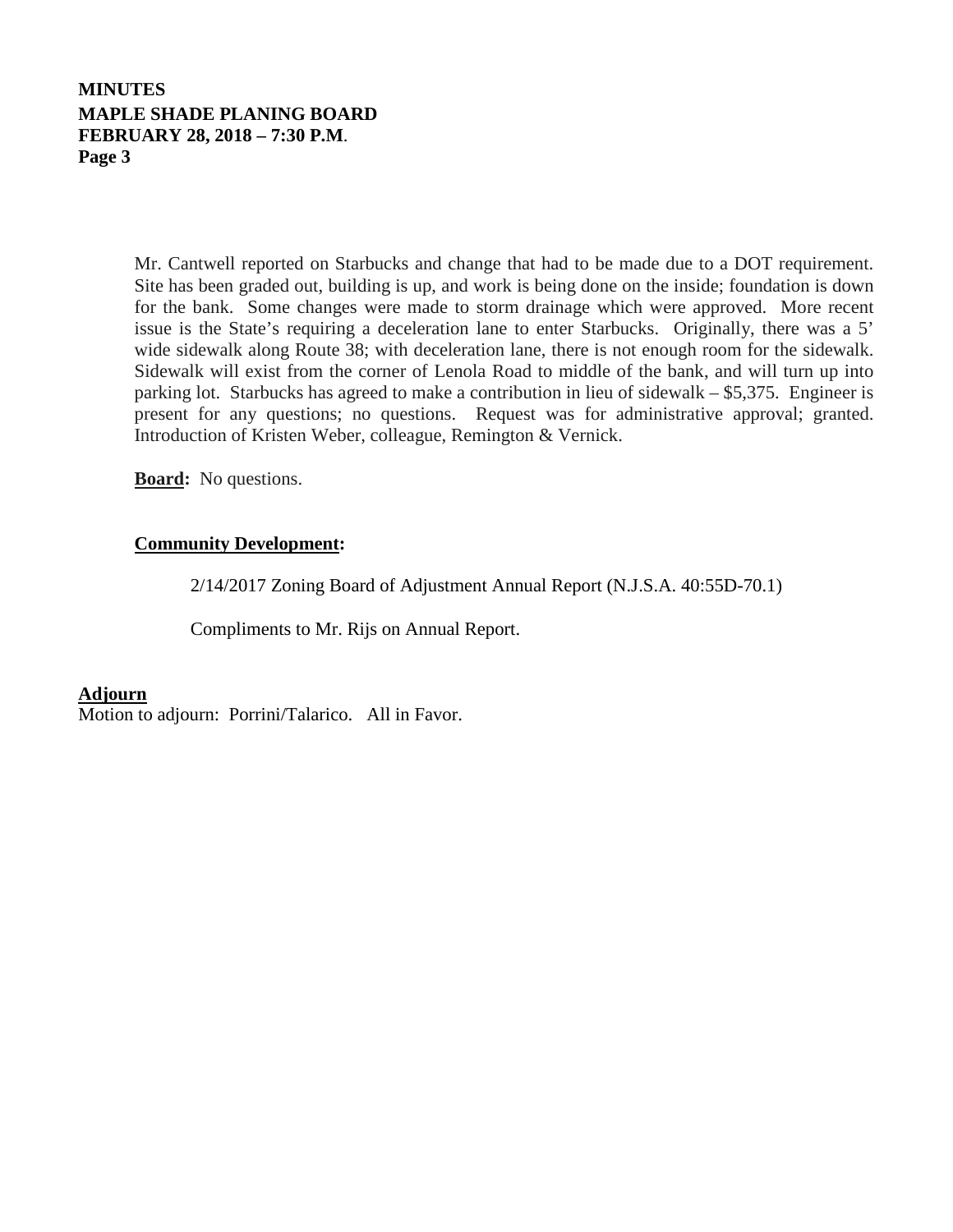## **MINUTES MAPLE SHADE PLANNING BOARD MARCH 28, 2018**

The regular meeting of the Planning Board was called to order by Chairman Joseph Dugan.

All rose for the Pledge of Allegiance.

Meeting has been advertised in accordance with the State Open Public Meetings Act.

## **Oath of Office:**

Attorney Boraske administered oath of office to:

Raj Bath, Alt. #2, Term Expires 12/31/2021

## **Roll Call:**

| Present:      | <b>Justin Bennett</b><br>Joseph Dugan, Chairman<br>Charles Kauffman<br>Rob Wells                                                 |
|---------------|----------------------------------------------------------------------------------------------------------------------------------|
|               | Frank Troso, Alt. 1<br>Raj Bath, Alt. 2                                                                                          |
| Absent:       | Joseph Andl<br>Teresa Porrini<br>Angelo Spinelli<br><b>Heather Talarico</b><br>Robert Wilt                                       |
| Also Present: | Stephen J. Boraske, Esq., Solicitor<br>John Cantwell, P.E., P.P., C.M.E., Engineer<br>Kevin Rijs, Community Development Director |

### **New Business:**

**494 Rt. 38 E. – B173.01 L2.03; Campbell EFCU; P-18-3 Zone: Business Development (BD) Proposed Use: Campbell Employees Federal Credit Union Application: Informal Concept Plan – Proposed 10,700 sf office building on presently vacant lot.**

Michael Dupont, Esq., Mckenna, Dupont, Higgins & Stone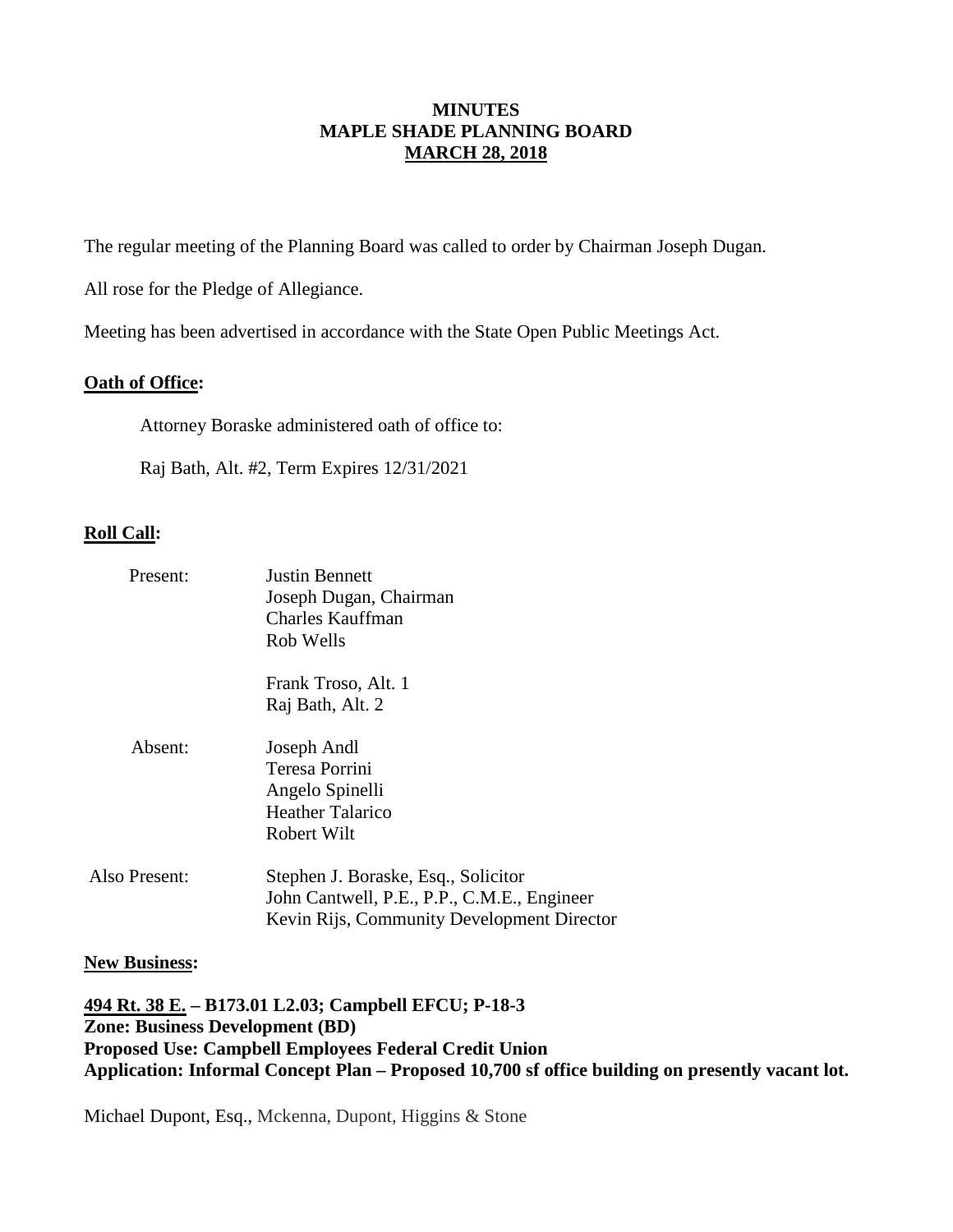# **MINUTES MAPLE SHADE PLANNING BOARD MARCH 28, 2018 Page 2**

Kevin Poirot, Senior VP, Retail Communications, PW Campbell; Joel DeFreytas, PE, CMC Engineering, sworn in by Attorney Kingsbury.

Mr. Poirot testimony: PW Campbell is a design/build firm that specializes in the development of financial institutions, specifically credit unions; hired by Campbell employees to help develop the project. Two options of the plan have been presented. Premium Option: Two-story facility; 10,700 sq. ft. plus a 934 sq. ft. drive-up canopy on the side of the building. Leaning towards ingress/egress – curb cut and a half. Footprint is similar to the one that was there. Even if they went to a one-story building, the front would be raised up a bit higher to create a prominent entrance. Whether the building is one or two-story would depend on budget.

Mr. DeFreytas testimony: Discussion of ingress/egress. Chairman Dugan does not feel DOT will agree with their suggestion; he would rather see one in/one out. Also, discussed area in back and possibly extending the building into that area. Discussion of buffers, sidewalks. Parking: 53.5 spaces required; they have 56.

Credit Union has 12,000 customers; only open to Campbell's employees.

Mr. Cantwell stated that stormwater will be a problem. Entrance is tight for trucks entering the site. A loading zone is required because facility is over 10,000 sq. ft.; however, they may ask for a waiver. Street trees are required. Site is partially wooded; a plan is needed of any trees greater than 5" in diameter which will be removed. Requirement is compensation for removing trees or planting trees elsewhere.

**Board:** None

**Public:** None

## **Old Business:**

### **Minutes:**

February 28, 2018 Motion to Approve: Bennett/Dugan. All Approve.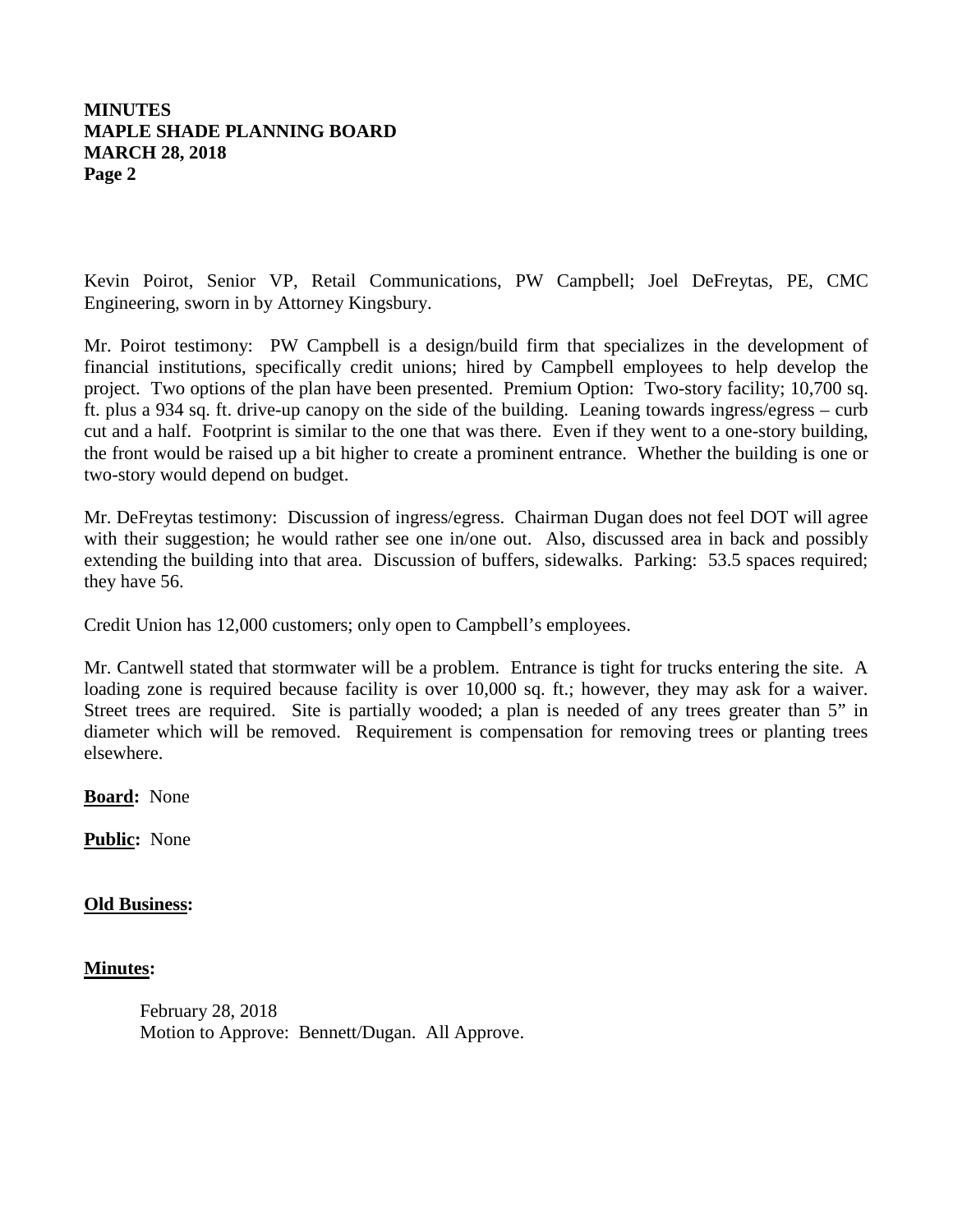# **MINUTES MAPLE SHADE PLANNING BOARD MARCH 28, 2018 Page 3**

**Reports:**

# **Solicitor: Resolutions**

# **2018-PB-02: 66 W. Main St. – Block 127; Lot 14; Ardit Cami; P-18-2**

Motion to Approve: Kauffman/Troso. All Approve.

| Eligible to Approve: | <b>Justin Bennett</b>   |
|----------------------|-------------------------|
|                      | Joseph Dugan, Chairman  |
|                      | <b>Charles Kauffman</b> |
|                      | Teresa Porrini          |
|                      | Angelo Spinelli         |
|                      | <b>Heather Talarico</b> |
|                      | Frank Troso, Alt. 1     |

**Engineer:** None

**Community Development:** None

# **Adjourn:**

Motion to Adjourn: Wells/Kauffman. All in Favor.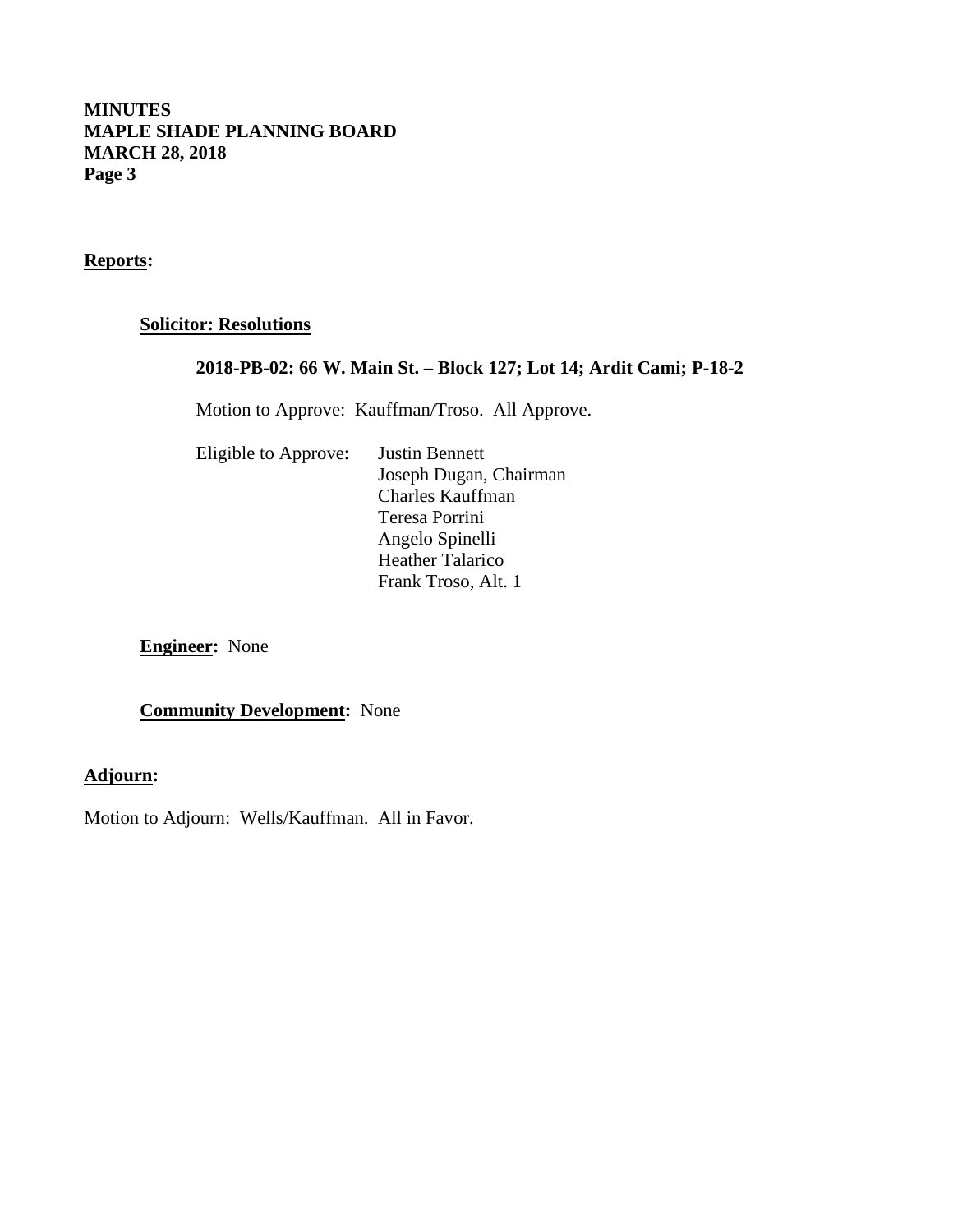# **MINUTES MAPLE SHADE PLANNING BOARD APRIL 25, 2018**

The regular meeting of the Planning Board was called to order by Chairman Joseph Dugan.

All rose for the Pledge of Allegiance.

Meeting has been advertised in accordance with the State Open Public Meetings Act.

# **Roll Call:**

| Present:      | Joseph Andl                                 |  |  |
|---------------|---------------------------------------------|--|--|
|               | <b>Justin Bennett</b>                       |  |  |
|               | Joseph Dugan, Chairman                      |  |  |
|               | <b>Heather Talarico</b>                     |  |  |
|               | Robert Wilt                                 |  |  |
|               | Frank Troso, Alt. 1                         |  |  |
| Absent:       | <b>Charles Kauffman</b>                     |  |  |
|               | Teresa Porrini                              |  |  |
|               | Angelo Spinelli                             |  |  |
|               | Rob Wells                                   |  |  |
|               | Raj Bath, Alt. 2                            |  |  |
| Also Present: | Stephen J. Boraske, Esq., Solicitor         |  |  |
|               | John Cantwell, P.E., P.P., C.M.E., Engineer |  |  |
|               | Kevin Rijs, Community Development Director  |  |  |

## **New Business:**

**300 S. Lenola Rd. – Block 189; Lot 4.04, Rise Chiropractic Inc.; P-18-5 Zone: Business Development (BD) Existing Use: Shopping Center Proposed Use: Chiropractor Office Former Use: Sir Speedy Application: Change of Use; Site Plan Waiver**

Dr. Shane Michael Becker, Applicant, sworn in by Attorney Boraske.

Testimony by Dr. Becker: Chiropractic office; focusing on just adjusting; will not be selling products; two employees; hours:  $10 AM - 1 PM$  and  $3 PM - 6:30 PM$ , Monday – Friday. Applicant's first office.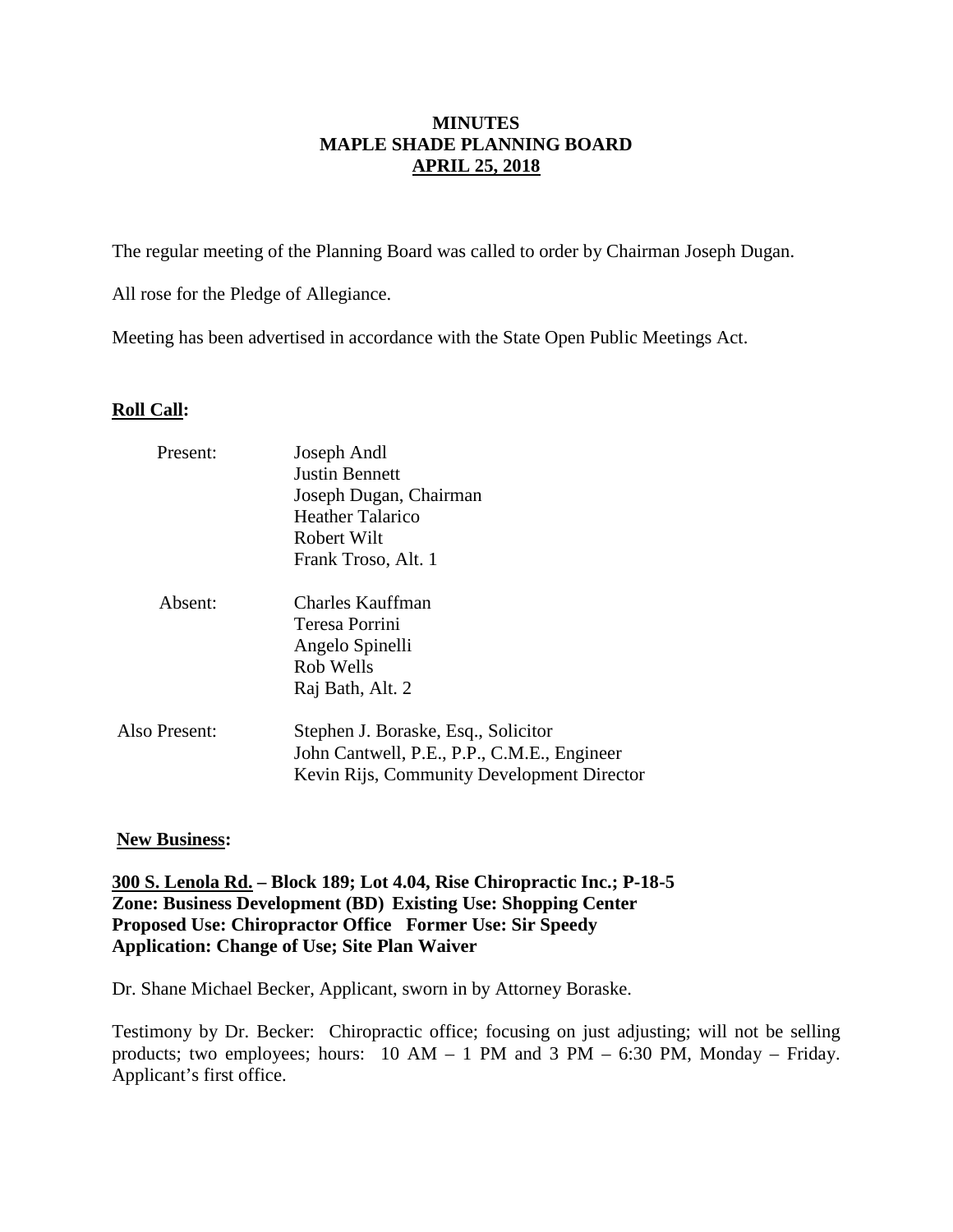**Board:** None

**Public :** None Motion to Close Public Portion: Troso/Talarico. All in Favor.

Mr. Cantwell reminded applicant that signage should comply with Township ordinance.

Motion to Approve: Troso/Bennett. Roll Call: All Approve.

## **Old Business:** None

## **Minutes:**

March 28, 2018

Motion to Approve: Troso/Bennett. Approved. (Joseph Andl - abstain)

### **Reports:**

**Solicitor:** None

**Engineer:** None

**Community Development:** None

### **Board Questions/Comments:** None

#### **Adjourn.**

Motion to Adjourn: Troso/Bennett. All in Favor.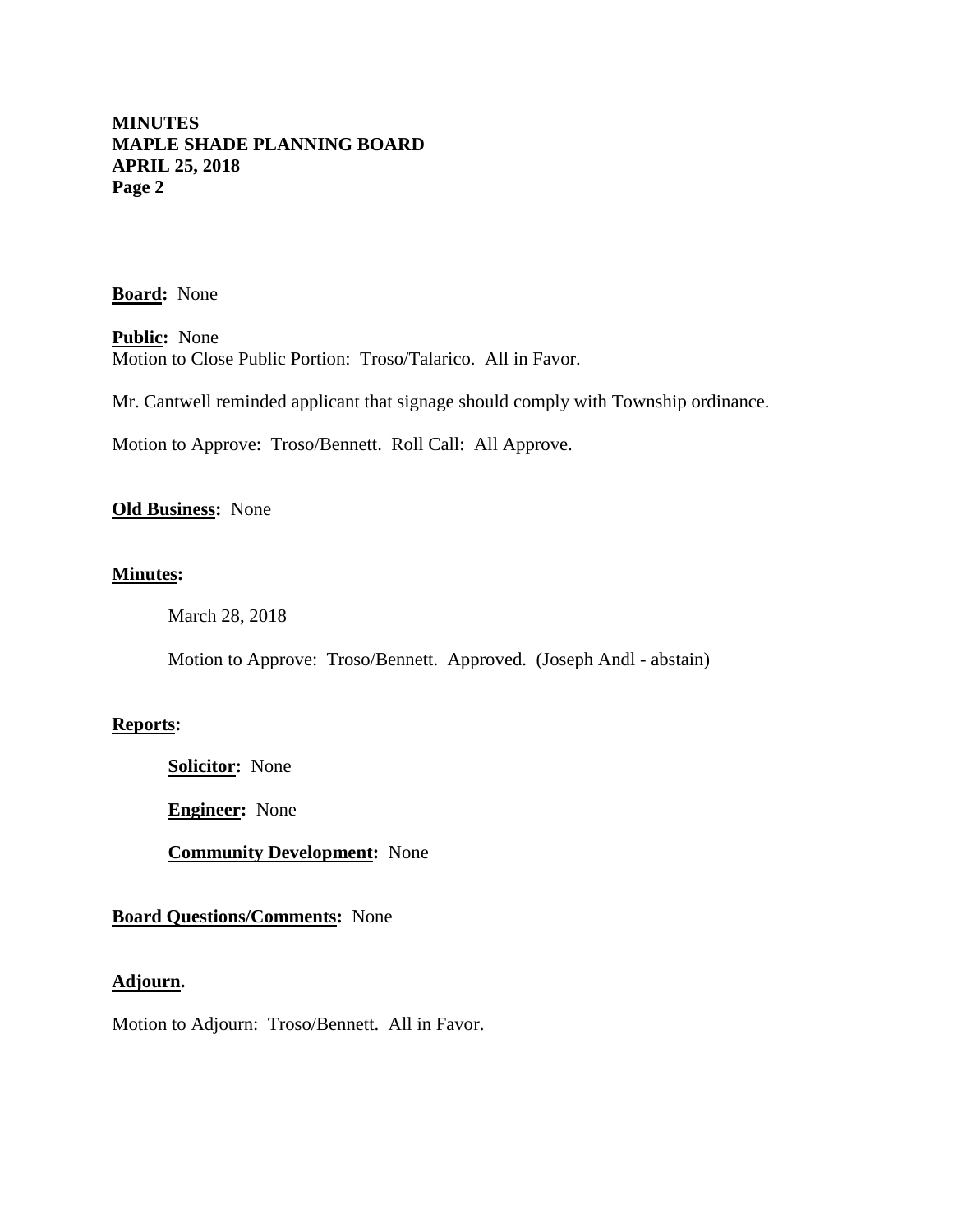# **MINUTES MAPLE SHADE PLANNING BOARD MAY 23, 2018**

The regular meeting of the Planning Board was called to order by Chairman Joseph Dugan.

All rose for the Pledge of Allegiance.

Meeting has been advertised in accordance with the State Open Public Meetings Act.

# **Roll Call:**

| Present:      | Joseph Andl                                                                                                                   |
|---------------|-------------------------------------------------------------------------------------------------------------------------------|
|               | <b>Justin Bennett</b>                                                                                                         |
|               | Joseph Dugan, Chairman                                                                                                        |
|               | Charles Kauffman                                                                                                              |
|               | Teresa Porrini                                                                                                                |
|               | Angelo Spinelli                                                                                                               |
|               | Heather Talarico                                                                                                              |
|               | Robert Wilt                                                                                                                   |
|               | Frank Troso, Alt. 1                                                                                                           |
| Absent:       | Rob Wells                                                                                                                     |
|               | Raj Bath, Alt. 2                                                                                                              |
| Also Present: | Brian P. Budic, Esq., Solicitor<br>John Cantwell, P.E., P.P., C.M.E., Engineer/<br>Kevin Rijs, Community Development Director |
|               |                                                                                                                               |

## **New Business:**

**54 W. Main St. – Block 127; Lot 10.01; Danny's Amp Service Inc.; P-18-6 Zone: Downtown Business (DB) Existing Use: Vacant Application: Change of Use; Site Plan Waiver** 

Applicant sworn in by Attorney Budic.

Building is currently empty/ready to move in. Repair of musical instruments – or anything that is plugged into the wall. Two employees. Hours: 11 AM – 6 PM, Monday – Saturday; closed Sunday. Downtown parking.

Board: None Public: None Motion to Close Public Portion: Porrini/Talarico. All in Favor. Motion to Approve: Porrini/Bennett. Roll Call: All Approve.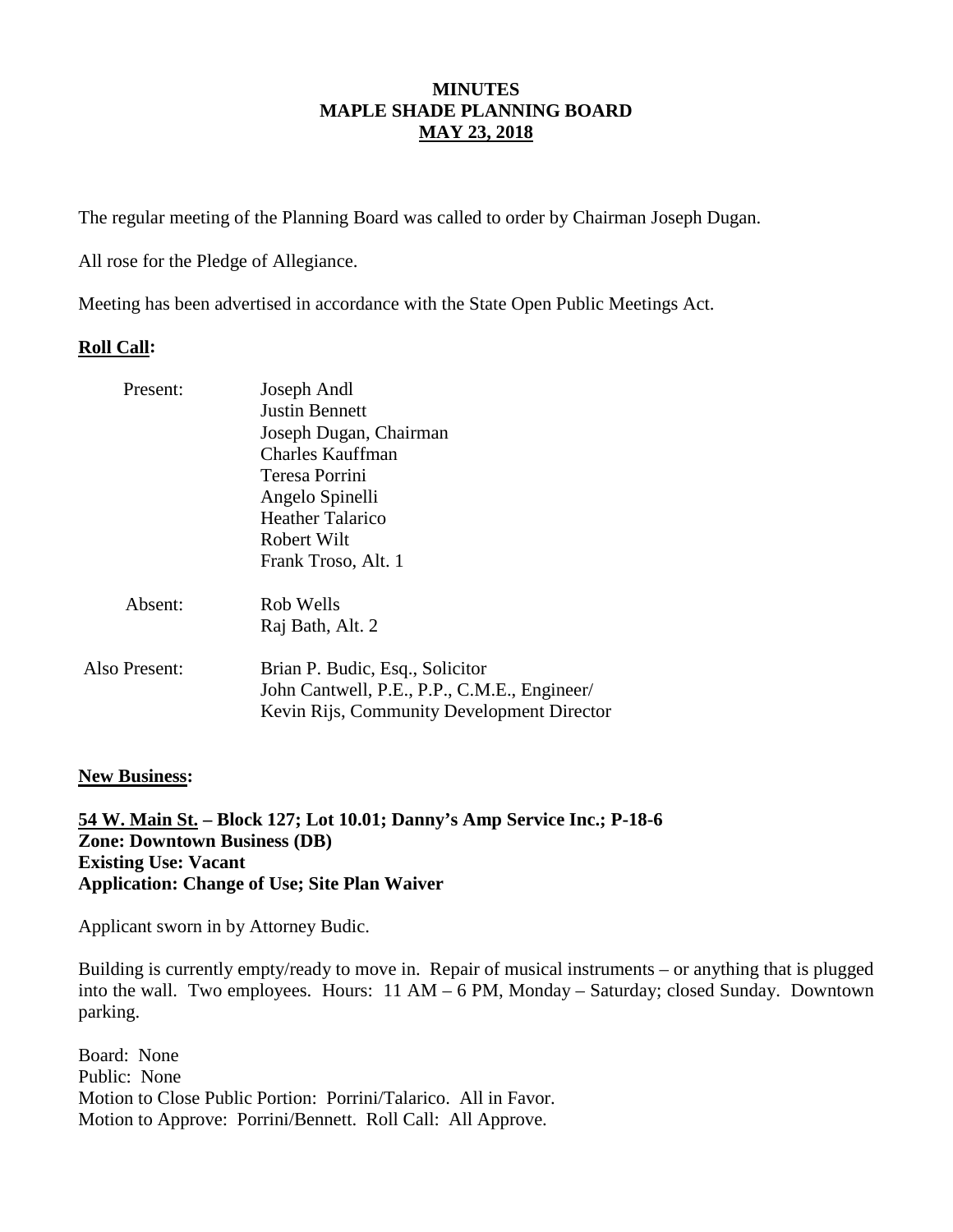# **461 Route 38 W. – Block 144; Lot 18 Unit C; Detangled Salon; P-18-9 Zone: Highway Commercial (HC) Existing Use: Vacant unit in new strip shopping center Application: Change of Use, with Site Plan waiver request – Beauty Salon**

Donna D'Andrea, Applicant, sworn in by Attorney Budic.

Unit is currently empty/ready to move in. Hair and waxing. Six employees.  $12 \text{ PM} - 8 \text{ PM}$ , Wednesday, Thursday, Friday; 10 AM – 5 PM, Saturday & Sunday. No parking issues.

Board: None Public: None Motion to Close Public Portion: Kauffman/Troso. All in Favor. Motion to Approve: Troso/Bennett. Roll Call: All Approve.

# **10 Morris Ave . – Block 84.01; Lot 5; Eastern Lift Company; P-18-4 Zone: Business Development (BD) Existing Use: Vacant Industrial Building Application: Change of Use; Site Plan Waiver**

Frank V. Tedesco, Esq.

Dennis O'Neill, Business Development Manager – Eastern Lift Company, sworn in by Attorney Budic.

*Clarification by Mr. Cantwell: BD zone allows warehouses, but prohibits the sale of motorized vehicles. Even though the lifts are motorized vehicles, they are not intended to be on the road and are not licensed motor vehicles. He does not think ordinance was written to prevent forklifts from being sold. Seeking opinion from the Board. Chairman Dugan stated that ordinance was drawn up due to proliferation of used car lots. Mr. Rijs, as Zoning Officer, agrees with Engineer. Board agrees that it is an allowable use.* 

Mr. Tedesco: Owner of the property is Kaplan Family Partners, LLC. Building is under contract to Eastern Lift Truck. Changes will not increase the footprint of the building; all requirements are preexisting. What is there now does not meet Township ordinances; they will need a series of variances that the Board believes are necessary. Will be testimony on fencing and visual screening.

Mr. O'Neill: Started with company in 1973; is one of the family members of the business (Dan Pruitt is the owner). He left the company for a number of years, and was brought back approximately five years ago. Mr. O'Neill gave an overview of company history. Original company was Allis Chalmers forklift dealer; Mr. Pruitt was the General Manager and bought business in 1971. At that time, had 40 employees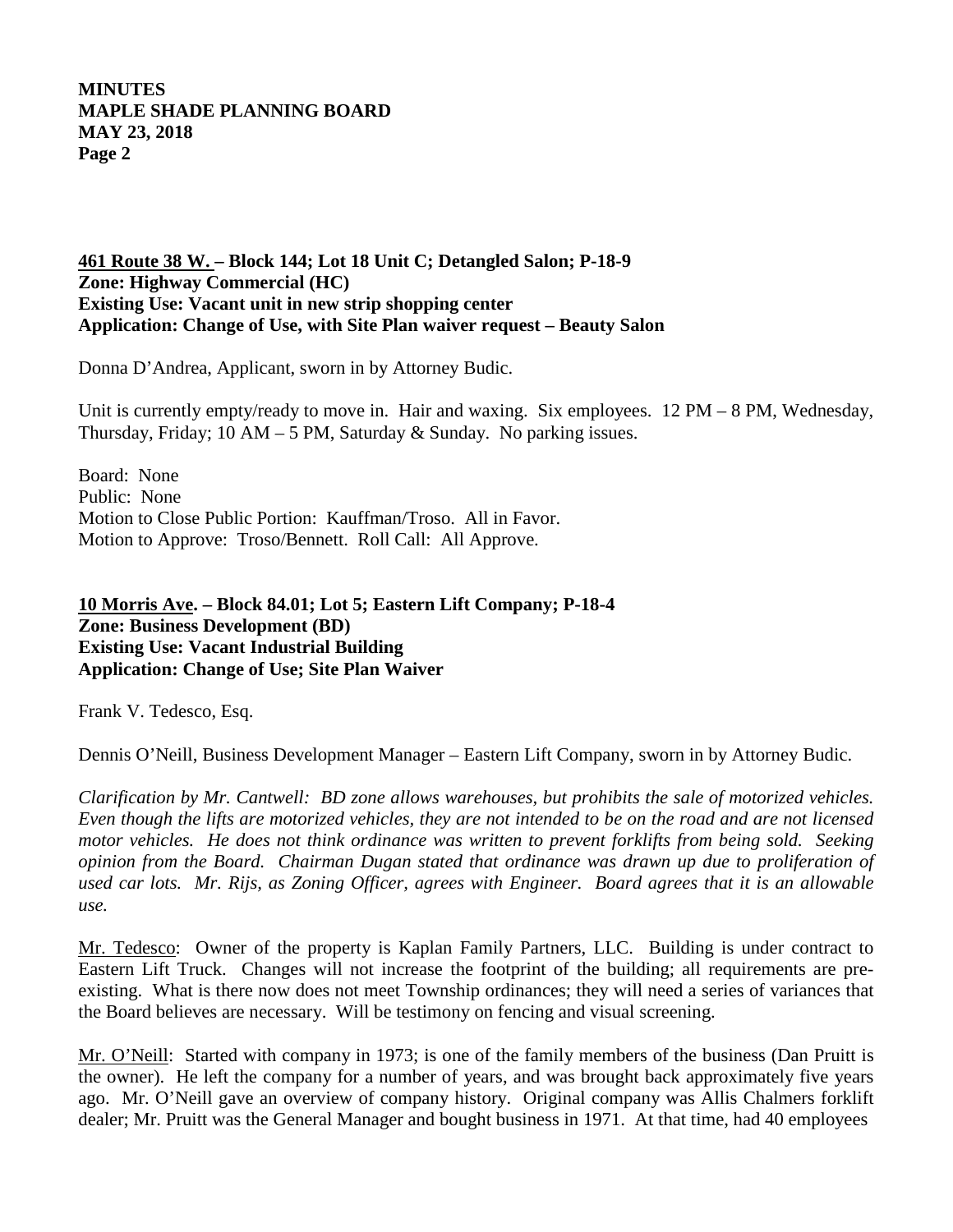and did \$8 million in business; today, they have almost 900 employees at 17 locations in seven states. Primary business is sales, service, parts, and rental of fork lift trucks. Also in material handling business – they design material handling side of warehouses; dock/door division does installation at industrial plants and facilities, and repair work. Majority-wise, work is done off site. There are three sites on Linwood Avenue. A large number of lift trucks are stored there, and they do not have enough space to store all equipment. Intention for building at 10 Morris Avenue is to alleviate parking issues that they have at Linwood Avenue. Building is designed to be a storage area; all electric-use trucks will be moved into the building. Propane and diesel-powered trucks will be stored in back yard on the site that is fenced in. Six employees will be moved over from Linwood Avenue. Hours: 7 AM – 5 PM, Monday – Friday. Trash: dumpster at facility. No painting; one mechanic on staff. Normally, no visitors at Linwood Avenue location; usually, sales are completed at customer location. Testimony with regard to parking, ADA compliance, off-loading/loading of shipments, storage, and buffer screening. Building lighting will be on timers – turn on at 6 AM; turn off at 8 PM. Pavement in back of building will be repaved; building will be painted.

Comments by Mr. Cantwell. Buffering requirements will have to be waived. Previous owners are clearing site of their debris. Variances needed: Parking; Buffer areas and screening; Safety fence and visual screening.

Public: Jeff Resnick, Sherman**,** Silverstein **,** Kohl, Rose & Podolsky, P.A., and Rosemary Creek, Creek Motion to Close Public Portion: Troso/Porrini. All in Favor. Associates LLP, who owns and operates 11 Morris Avenue. Wants to ensure there will be no obstruction on Morris Avenue; they have the easement to use Morris Avenue. Having heard testimony that there will be no obstruction, they have no objection to the application.

Board: Question regarding propane tank storage (*will be in caged area*). Question regarding fence facing Rt. 73 – currently a cyclone fence; past problems with debris along fence. Will this be buffered? *Repair work being done on that section of the fence.* 

Motion to Approve with variances: Porrini/Talarico. Roll Call: All Approve.

**Minutes:** April 25, 2018 Motion to Approve: Troso/Talarico. All Approve.

## **Reports:**

## **Solicitor: Resolutions**

2018-PB-03: 300 S. Lenola Rd. – Block 189; Lot 4.04, Rise Chiropractic Inc.; P-18-5

Motion to Approve: Andl/Talarico. Roll Call: All Approve.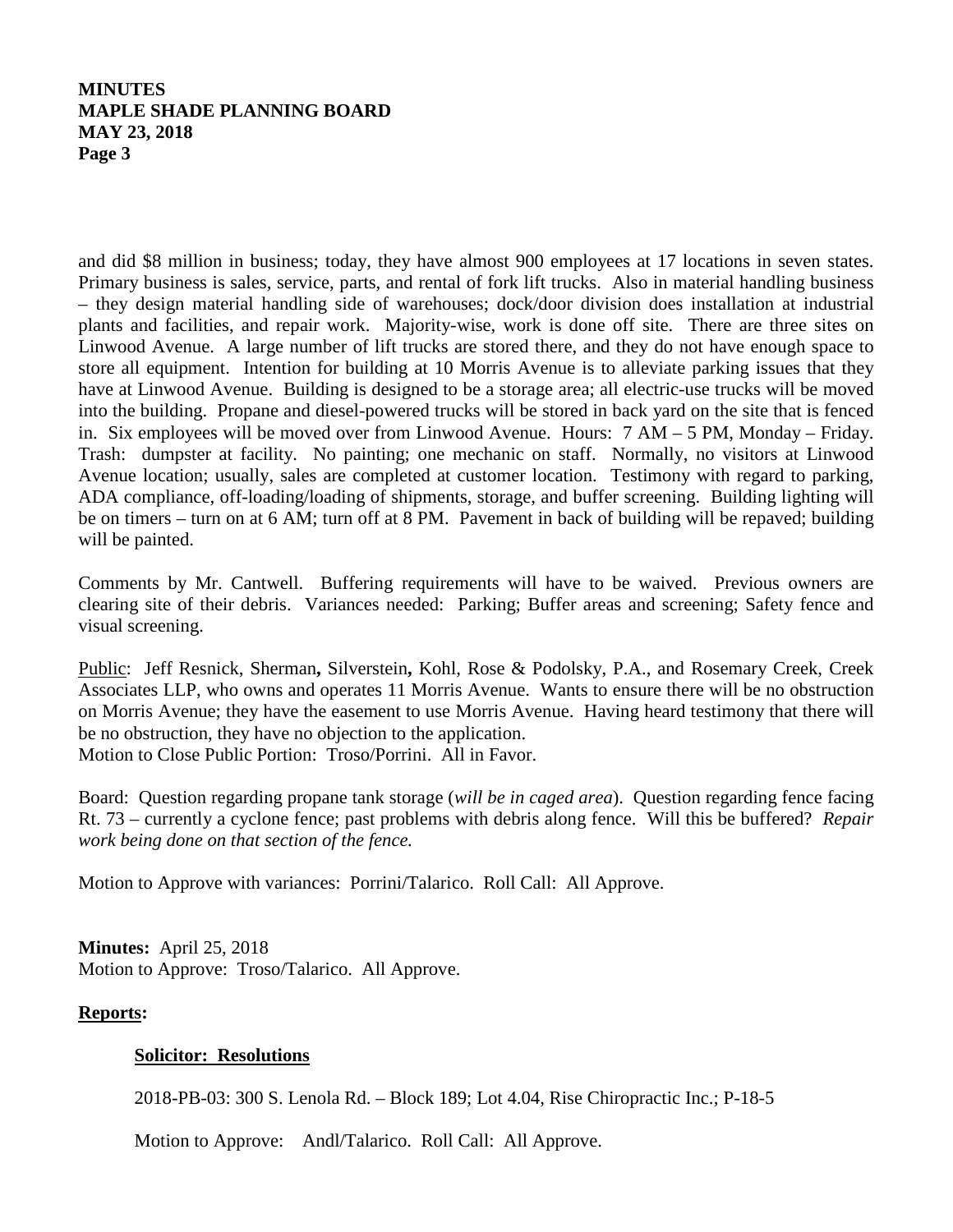> Eligible to Approve: Joseph Andl Justin Bennett Joseph Dugan, Chairman Heather Talarico Robert Wilt Frank Troso, Alt. 1

**Engineer:** None. Chairman Dugan complimented Engineer report.

**Community Development:** None. Ms. Porrini complimented Mr. Rijs's paperwork.

# **Adjourn .**

Motion to Adjourn: Porrini/Andl. All In Favor.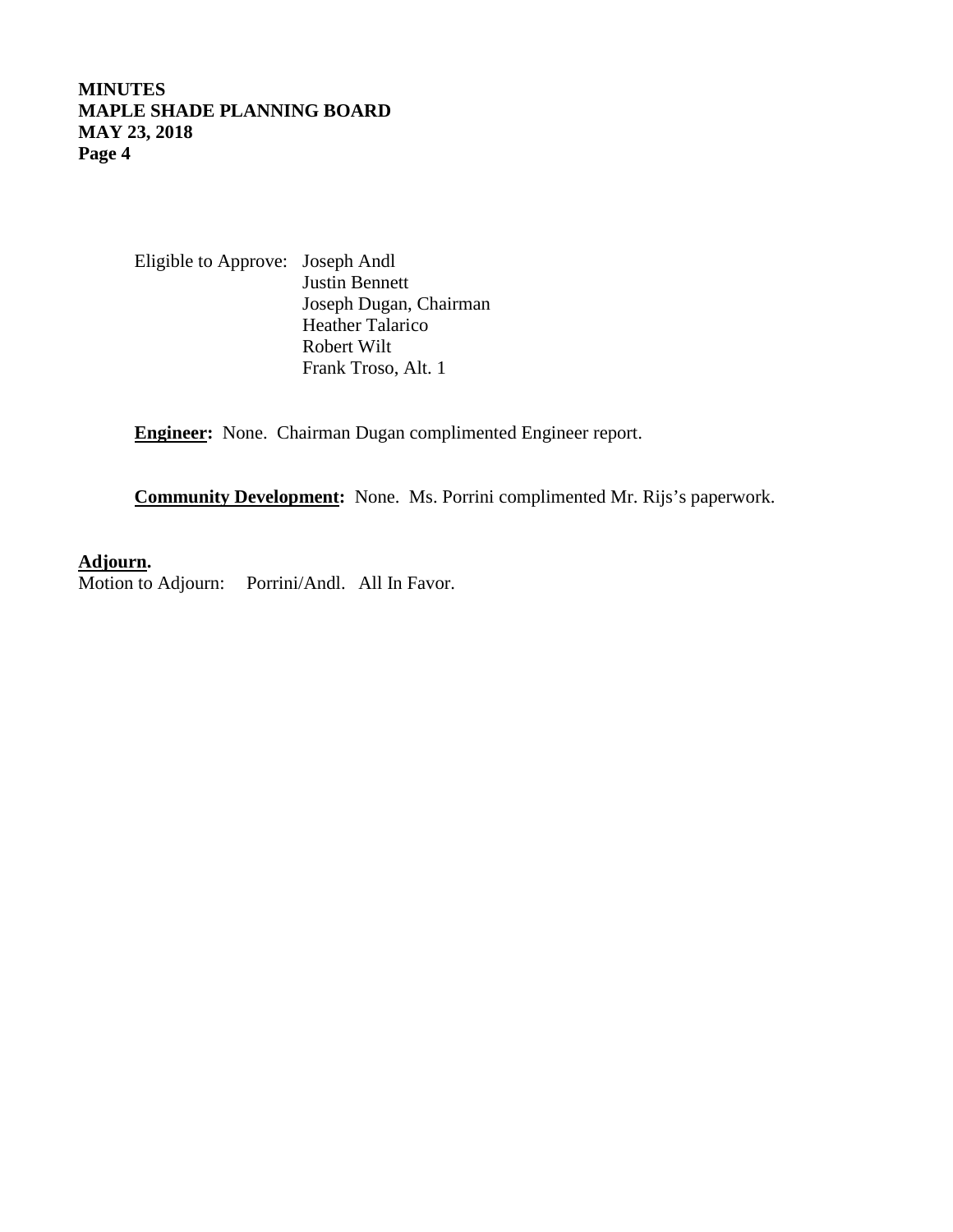## **MINUTES MAPLE SHADE PLANNING BOARD JUNE 27, 2018**

The regular meeting of the Planning Board was called to order by Chairman Joseph Dugan.

All rose for the Pledge of Allegiance.

Meeting has been advertised in accordance with the State Open Public Meetings Act.

### **Roll Call:**

| Present:      | Joseph Andl<br>Justin Bennett<br>Joseph Dugan, Chairman<br>Charles Kauffman<br>Teresa Porrini                                    |
|---------------|----------------------------------------------------------------------------------------------------------------------------------|
|               | Heather Talarico<br>Robert Wilt                                                                                                  |
|               | Frank Troso, Alt. 1<br>Raj Bath, Alt. 2                                                                                          |
| Absent:       | Angelo Spinelli<br>Rob Wells                                                                                                     |
| Also Present: | Stephen J. Boraske, Esq., Solicitor<br>John Cantwell, P.E., P.P., C.M.E., Engineer<br>Kevin Rijs, Community Development Director |

## **New Business:**

# **Block 171; Lots 1.03; 1.05; 1.06 – Robert Hunter; P-18-7 Zone: Residential – 2 (R-2) Application for lot line adjustment. Prior Approval SDR292-98**

Ellen McDowell, Esq. Robert Hunter, applicant, sworn in by Attorney Boraske.

Subdivision of property that, many years ago, was approved by Planning Board; unfortunately, never recorded. The purpose of minor subdivision was to take property off of two lots (1.03 and 1.06) on Fellowship and incorporate land into Lot 1.05. Applicant requesting approval again.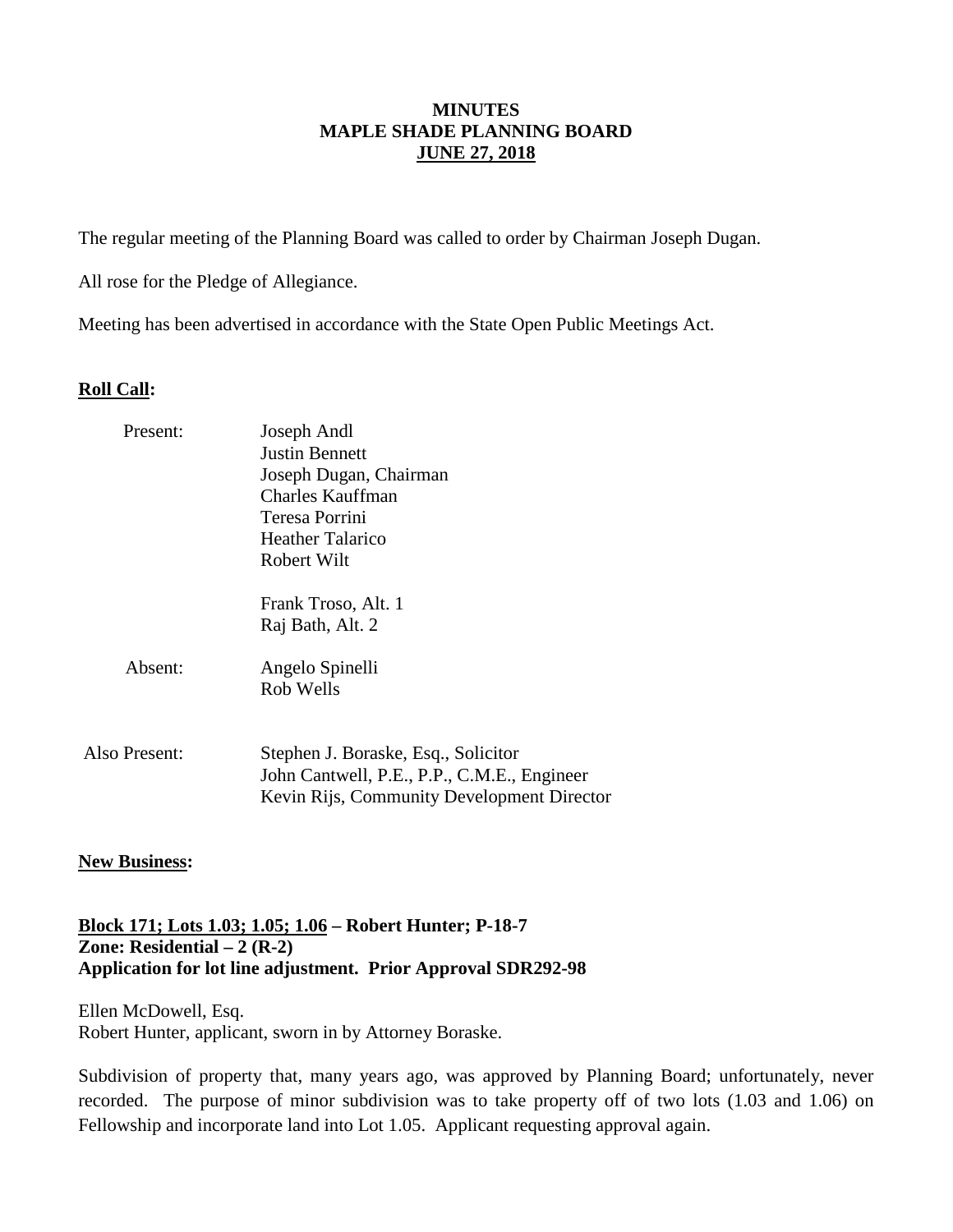Clarification given by Attorney Boraske: just consider as any lot line adjustment/minor subdivision. Board has to consider whether it meets the minor subdivision code or if any variances or waivers are required. Subsequent to discussion, it was to proceed as with any other lot line adjustment/minor subdivision. Comments by Mr. Cantewell; confirmation by applicant that owners of lots 1.03 and 1.06 are in agreement and are not encroaching on lot being transferred.

# **Public :** None.

Motion to Close Public Portion: Porrini/Kauffman. All in Favor.

# **Board:** None.

Motion to Approve lot line adjustment: Kauffman/Porrini. Roll Call: All Approve.

# **103-119 W. Main St . – Block 64; Lots 1; 2; 3; 4; 5; & 8; Barrons Urban Renewal; P-18-8 (SPR123) Zone: Downtown Business (DB) and Redevelopment Area Application to extend Planning Board approvals granted 12/04/2013 – mixed use commercial and residential (60 units)**

Richard F. Roy, Jr., Esq. Kevin Kavanaugh, Barrons Urban Renewal Associates

Extension of approval. 60 unit, affordable housing building with 9,000 sq. ft. of retail. Project will involve State funding. The project, as approved previously, is not changing. The building, parking, and traffic will be exactly the same. The only minor change would be concerning the 60, age-restricted, 62 and over, units. With some of the rules changing due to State funding, 15 of the units should be "special needs," as defined by the State. It could be someone who suffered a head injury due to a car accident or a homeless veteran. These units will not be 62 and over. The extension is needed to satisfy the State that it is still valid.

Mr. Cantwell comments. Per Attorney Boraske, Board should consider whether there have been any zoning changes since the prior approval (there haven't been). They are seeking extended protection from any future changes in our zoning rules; they are entitled to seek the extensions under the Municipal Land Use Law. If application is approved, the resolution has been prepared for approval this night.

# **Public:** None

Motion to close public portion: Porrini/Troso. All Approve.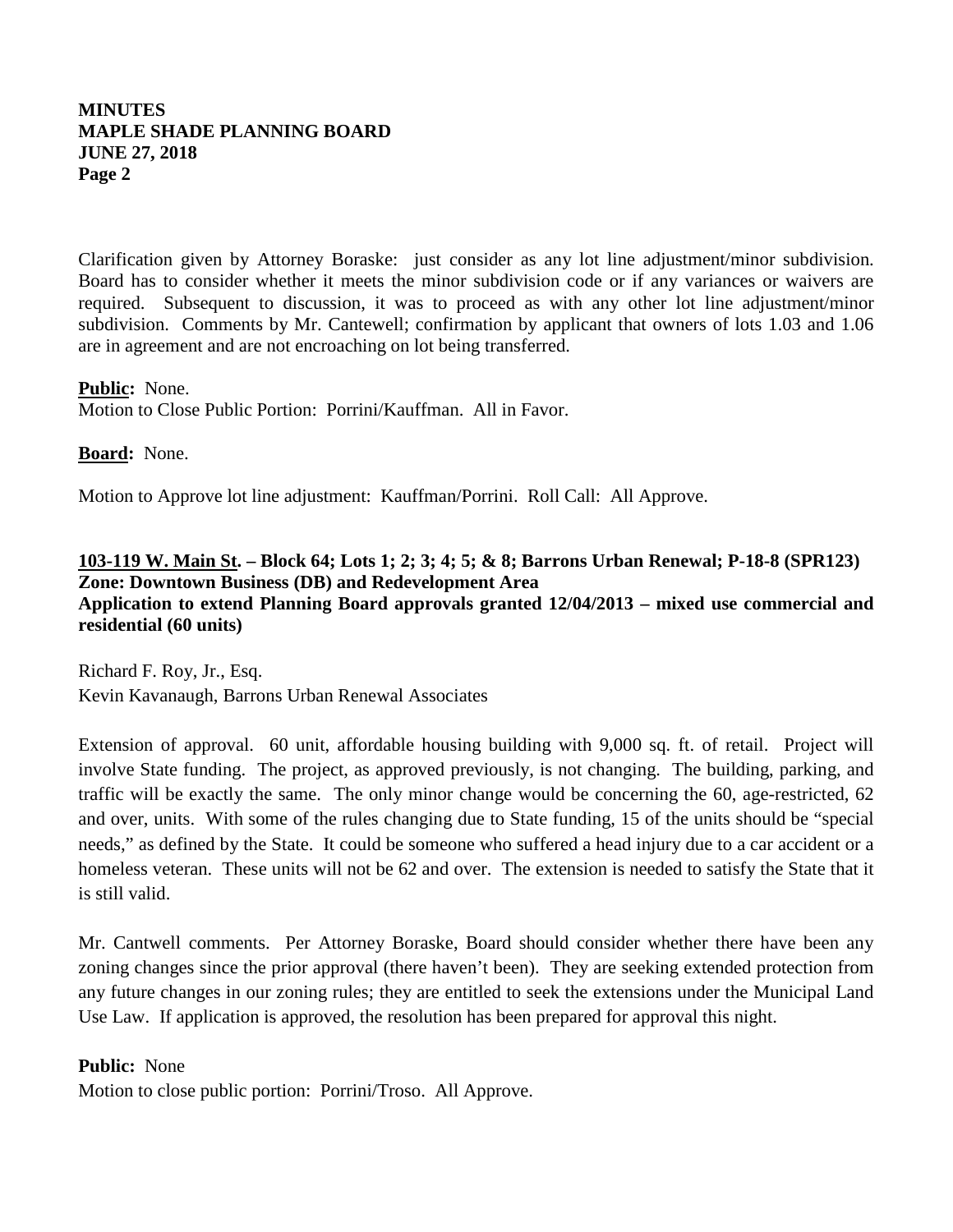Mr. Cantwell: Are the 15 "special needs" units still restricted to 55 and over? There are two Federal elections that have to be made: one is 62+; the second is 55+. 55+ carries with it the requirement that at least one person in 80% of the units has to be 55. For 62+, both have to be 62+. Technically, 20% don't need to be. "Special needs" is any age.

Factfinding/conditions of resolution by Attorney Boraske.

Motion to extend approval: Porrini/Bennett. Roll Call: All Approve.

# **494 Rt. 38 E. – Block 173.01, Lot 2.03; Campbell EFCU; P-18-10**

**Zone: Business Development (BD)**

**Proposed Use: Campbell Employees Federal Credit Union** 

**Application: Preliminary Major Site Plan with Bulk Variance – Proposed 8,200 sf office building on presently vacant lot.**

Continuance until July 25, 2018 requested. Applicant not required to re-notice. Motion to Grant Extension: Porrini/Bennett. Roll Call: All Approve.

## **Old Business:** None

## **Minutes:**

May 23, 2018 Motion to Approve: Kauffman/Troso. All Approve.

## **Reports:**

### **Solicitor: Resolutions**

2018-PB-04: 10 Morris Ave. – Block 84.01; Lot 5; Eastern Lift Company; P-18-4 Motion to Approve: Porrini/Troso. Roll Call: All Approve.

|                         | Angelo Spinelli                  |
|-------------------------|----------------------------------|
| <b>Justin Bennett</b>   | <b>Heather Talarico</b>          |
| Joseph Dugan, Chairman  | Robert Wilt                      |
| <b>Charles Kauffman</b> | Frank Troso, Alt. 1              |
| Teresa Porrini          |                                  |
|                         | Eligible to Approve: Joseph Andl |

2018-PB-05: 54 W. Main St. – Block 127; Lot 10.01; Danny's Amp Service Inc.; P-18-6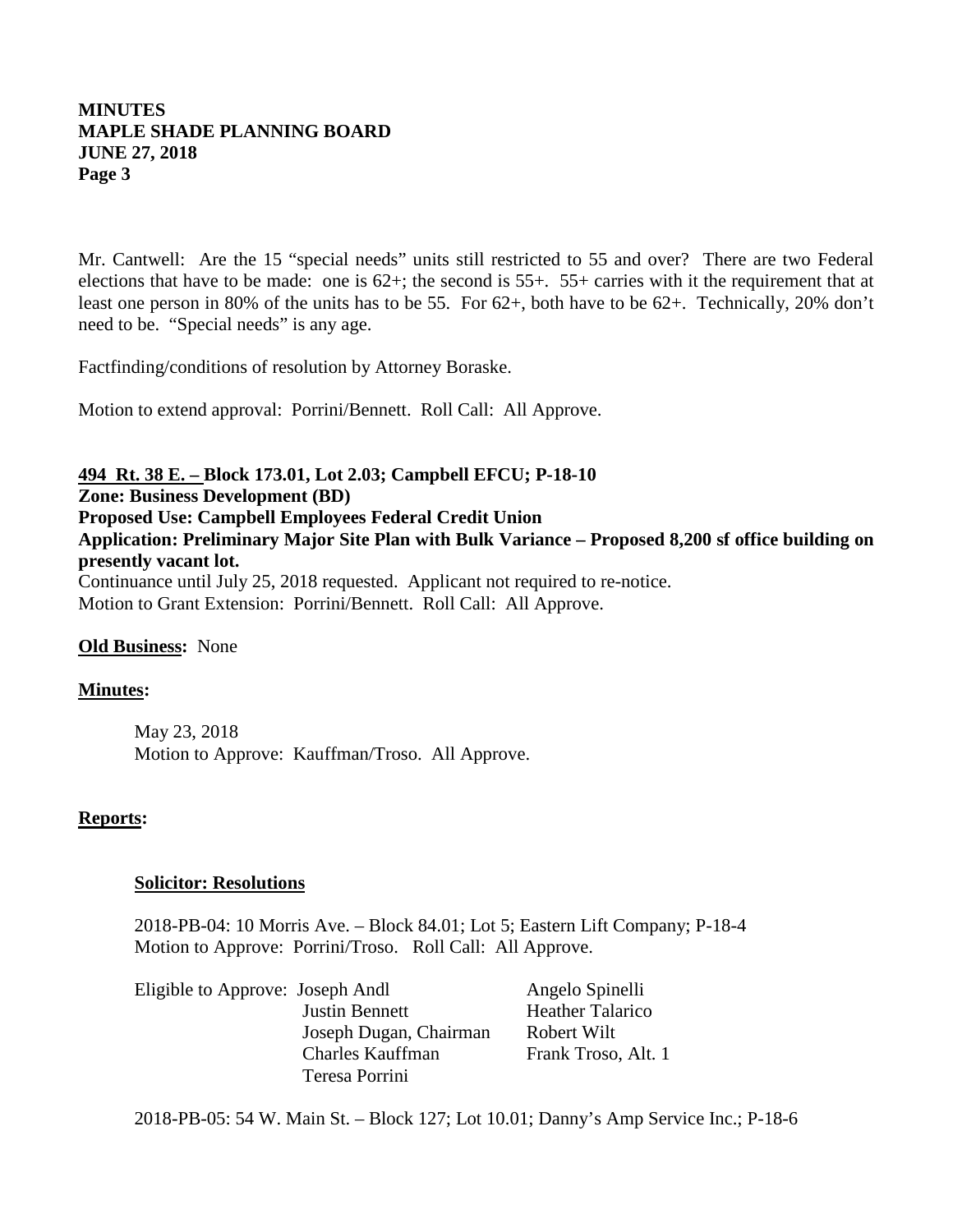Motion to Approve: Kauffman/Porrini Roll Call: All Approve.

| Eligible to Approve: Joseph Andl |                        | Angelo Spinelli         |
|----------------------------------|------------------------|-------------------------|
|                                  | <b>Justin Bennett</b>  | <b>Heather Talarico</b> |
|                                  | Joseph Dugan, Chairman | Robert Wilt             |
|                                  | Charles Kauffman       | Frank Troso, Alt. 1     |
|                                  | Teresa Porrini         |                         |

103-119 W. Main St . – Block 64; Lots 1; 2; 3; 4; 5; & 8; Barrons Urban Renewal; P-18-8 Zone: Downtown Business (DB) and Redevelopment Area (SPR123)

Application to extend Planning Board approvals granted 12/04/2013 – mixed use commercial and residential (60 units)

Motion to Approve: Porrini/Kauffman. Roll Call: All Approve.

| Eligible to Approve: Joseph Andl |                        | <b>Heather Talarico</b> |
|----------------------------------|------------------------|-------------------------|
|                                  | <b>Justin Bennett</b>  | Robert Wilt             |
|                                  | Joseph Dugan, Chairman | Frank Troso, Alt. 1     |
|                                  | Charles Kauffman       | Raj Bath, Alt. 2        |
|                                  | Teresa Porrini         |                         |

2018-PB-06: 461 Route 38 W. – Block 144; Lot 18 Unit C; Detangled Salon; P-18-9 Motion to Approve: Porrini/Wilt. Roll Call: All Approve.

| Eligible to Approve: Joseph Andl |                        | Angelo Spinelli         |
|----------------------------------|------------------------|-------------------------|
|                                  | <b>Justin Bennett</b>  | <b>Heather Talarico</b> |
|                                  | Joseph Dugan, Chairman | Robert Wilt             |
|                                  | Charles Kauffman       | Frank Troso, Alt. 1     |
|                                  | Teresa Porrini         |                         |
|                                  |                        |                         |

**Board Comments:** Introduction of Robert Schwartz, Florio Perrucci Steinhardt & Cappelli, Cherry Hill office; conducting land use meetings.

### **Adjourn:**

Motion to adjourn: Porrini/Kauffman. All in Favor.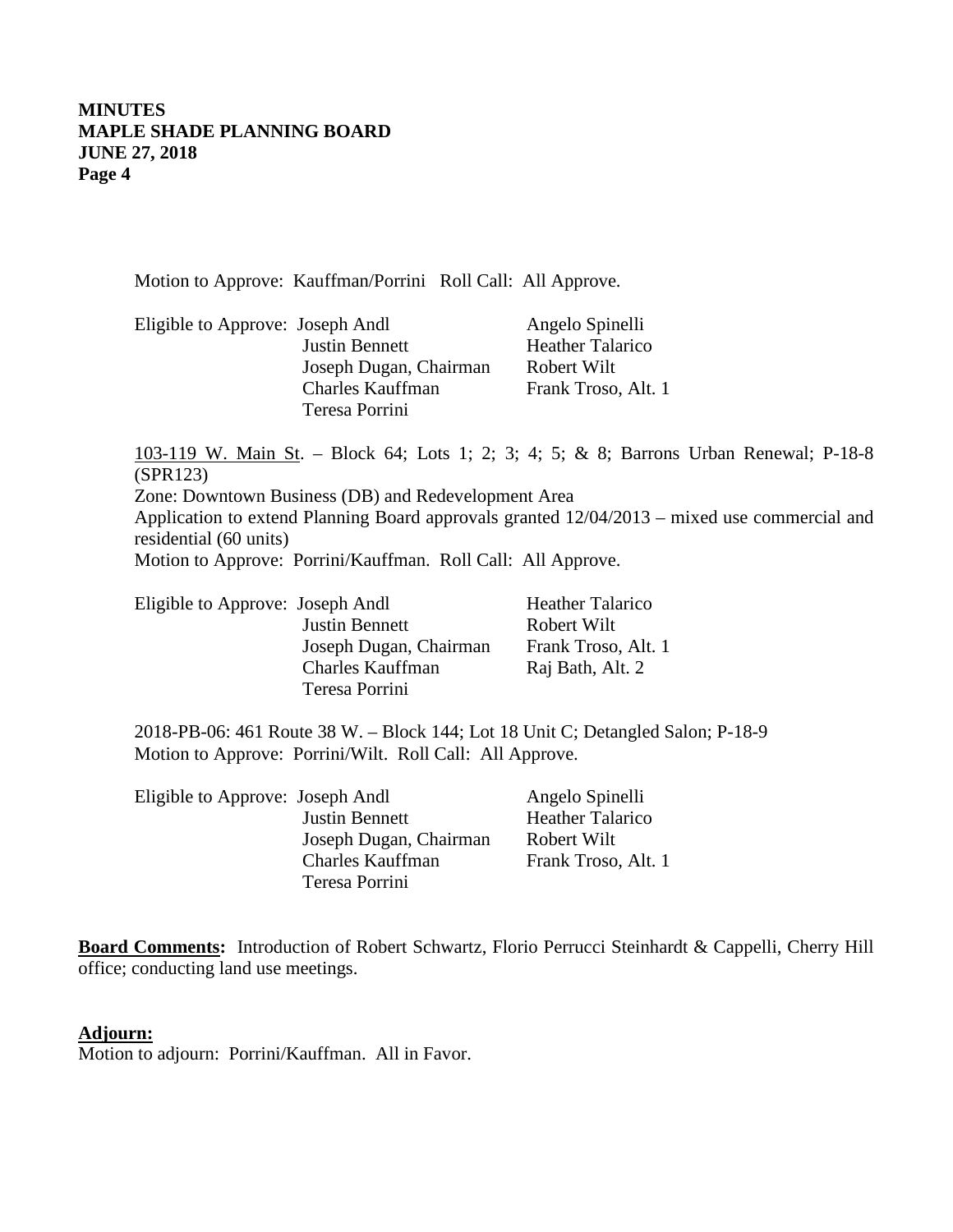The regular meeting of the Planning Board was called to order by Chairman Joseph Dugan.

All rose for the Pledge of Allegiance.

Meeting has been advertised in accordance with the State Open Public Meetings Act.

# **Roll Call:**

| Present:      | <b>Justin Bennett</b><br>Joseph Dugan, Chairman<br>Charles Kauffman<br>Rob Wells<br>Robert Wilt<br>Frank Troso, Alt. 1           |
|---------------|----------------------------------------------------------------------------------------------------------------------------------|
| Absent:       | Joseph Andl<br>Teresa Porrini<br>Angelo Spinelli<br><b>Heather Talarico</b><br>Raj Bath, Alt. 2                                  |
| Also Present: | Stephen J. Boraske, Esq., Solicitor<br>John Cantwell, P.E., P.P., C.M.E., Engineer<br>Kevin Rijs, Community Development Director |

## **New Business:**

# **11 W. Main St . – Block 63; Lot 8; Jason Bloomquist (Dream Vacations); P-18-13 Zone: Downtown Business (DB) Existing Use: Vacant beauty store Application: Change of Use: Site Plan Waiver request. Proposed Use: Travel Agent Offices**

Jason Bloomquist, applicant, sworn in by Attorney Boraske.

Business Relocation; currently located on Route 38. Parking: one dedicated spot; municipal lot for customers. There will be three less employees – four total; no more than three in the office at one time. Hours: will be 10 AM – 7 PM, Monday through Friday; 10 AM – 5 PM, Saturday. Most business is appointment only; large groups. Most business with large groups is conducted off-site. Will be running both offices until lease is up on Route 38 location. Will be replacing sign.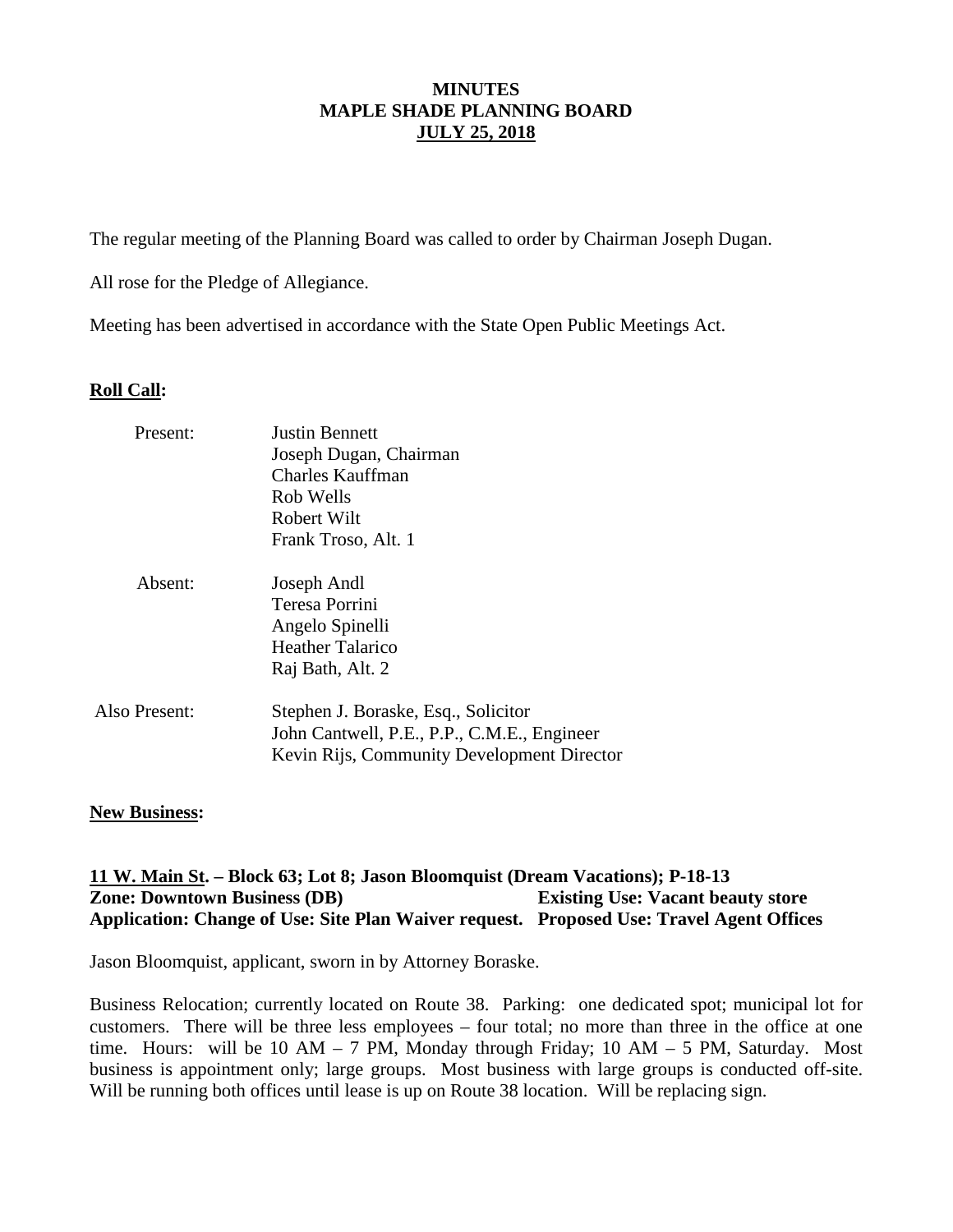**Board:** Discussion regarding parking; Board decision that there is sufficient parking (municipal lots on both sides of Main Street service all businesses), and no variance is needed.

**Public :** None Motion to Close Public Portion: Kauffman/Troso. All Approve.

Motion to Approve: Bennett/Kauffman Roll Call: All Approve.

# **455 Rt. 38 W . – Block 142; Lot 7; Bernardo – LaMexicanita; P-18-12 Zone: Commercial (C) Existing Use: Therapy Service Use Application: Change of Use: Site Plan Waiver request. Proposed Use: Retail**

Bernardo Bautista, applicant; Jose Jesus Guitierrez, Translator, sworn in by Attorney Boraske.

Convenience store, selling Hispanic foods, milk, eggs, etc.; dry goods only (similar to Family Dollar). Formerly, a therapy office. Hours: 9 AM – 10 PM, seven days a week; Employees: 2

Mr. Cantwell comments: receipt of a survey from owner has not been complied with; parking lot is in good shape.

**Public :** None. Motion to close Public Portion: Kauffman/Wilt. All Approve.

**Board :** None. Motion to Approve: Troso/Wilt Roll Call: All Approve.

# **494 Rt. 38 E . – Block 173.01, Lot 2.03; Campbell EFCU; P-18-10 Zone: Business Development (BD) Proposed Use: Campbell Employees Federal Credit Union Application: Preliminary Major Site Plan with Bulk Variance – Proposed 8,200 sf office building on presently vacant lot.**

Michael Dupont, Esq., Mckenna, Dupont, Higgins & Stone Douglas Polyniak, Dolan & Dean Consulting Engineers; Joel DeFreytas, PE, CMC Engineering; David Fuller, Architect, PW Campbell sworn in by Attorney Boraske.

8,200 - 8,500 sq ft building with drive-up canopy; bifurcated driveway. Credit union hours: 8 AM – 4 PM (may expand hours); 15 employees.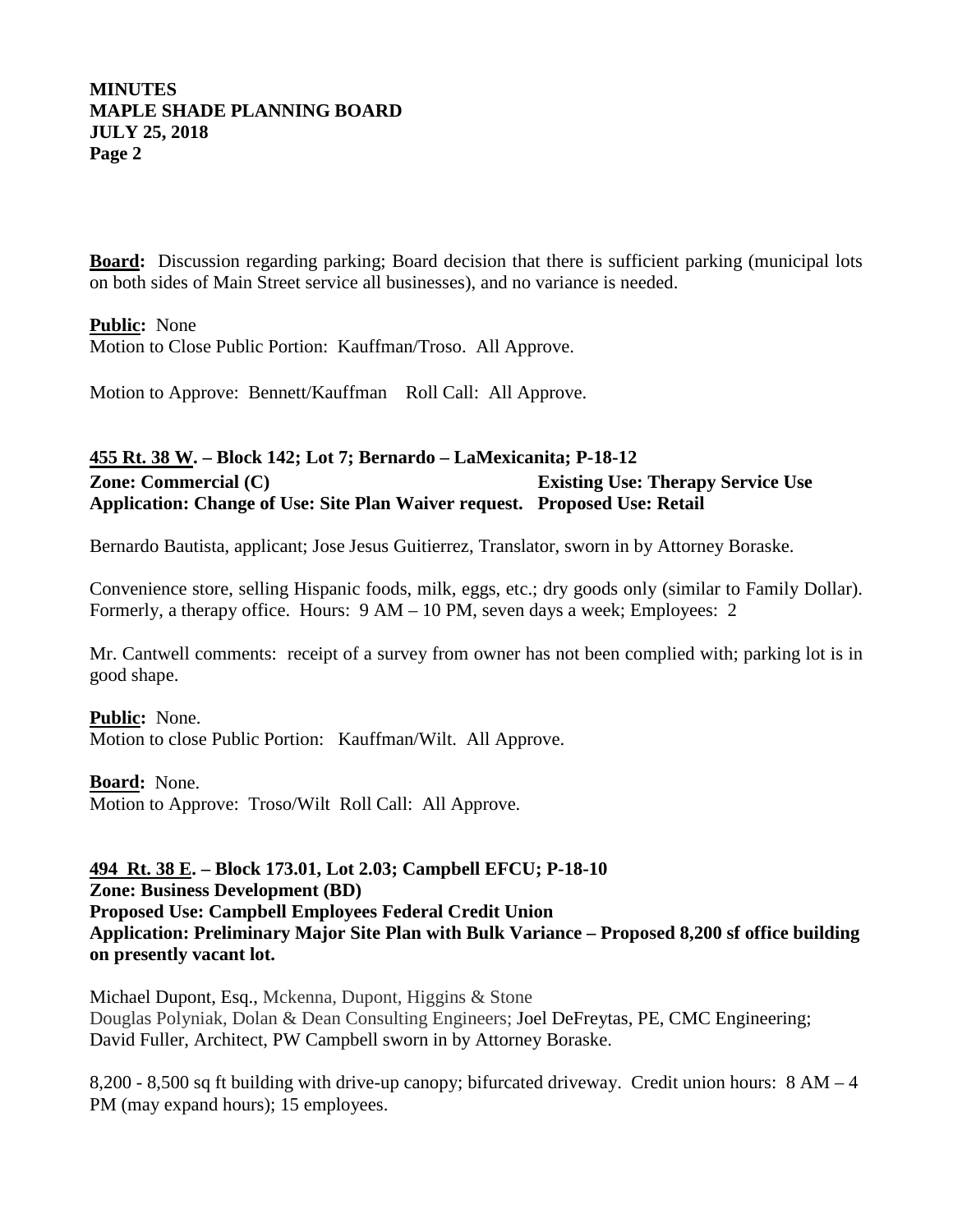Joel DeFreytas: Licensed engineer in PA, NJ, MD, and DE. Gave synopsis of entire project. There is a flood plain along back property line. Is in Business Development zone. Three variances needed: front yard, property line, and trash enclosure. Building set-back is need. There are buffers that are not needed: parking lot buffer; side yard buffer in parking lot; and landscape buffer. By approving the variances, there will be no negative issues regarding properties nearby or in this particular zone. Testimony regarding storm water (all water goes to interconnected back basin and front pit), planting design (low shrubs in front, along with arborvitae), and parking requirements. Concerns regarding fire lane compliance have been addressed. Proposed signage discussed (no sign variances needed). A form for a study will be submitted to the State; they will determine the valuation of the flood plain which, in turn, will determine buffer. Trash enclosure set-back (making it easier for trash truck ingress/egress): 30 ft. required; 3.3 ft. proposed.

Douglas Polyniak testimony regarding traffic. There will be separate entrance/exit on site – counter clockwise flow. Cueing discussed. On Site loading zone waiver requested.

David Fuller testimony. Certified architectural expert. Intention of Credit Union to build in green and ecological manner. Described metal screening around roof-top mechanical unit, LED lighting, motion sensors in offices, and colored LED lighting on façade. Addressed lighting in parking lot.

Mr. Cantwell comments and review of waivers/variances. Waiver for submission requirements for Environmental Impact Statement; no objection to waiving requirement. Buffer set-back is 15 ft. Decision on sidewalk would be Council's. Shrubs will be added to trees. Architect will provide additional information as to screening of mechanical unit on roof.

## **Public :** None

Motion to close public portion: Kauffman/Bennett. All Approve.

**Board:** Question regarding loading zone.

Request is for preliminary and final approval, including variances, waiver for Environmental Impact Statement, and DOT approval.

Motion to Approve: Bennett/Troso. Roll Call: All Approve.

**2834 Rt 73 N . - Block 189.01; Lot 2; Goodwill Industries of S. New Jersey & Phila. Inc.; P-18-11 Zone: Business Development (BD) Existing Use: Shopping Center; Vacant Grocery Store Proposed Use: Donation Center and Store; Goodwill Application: Change of Use – Site Plan Waiver**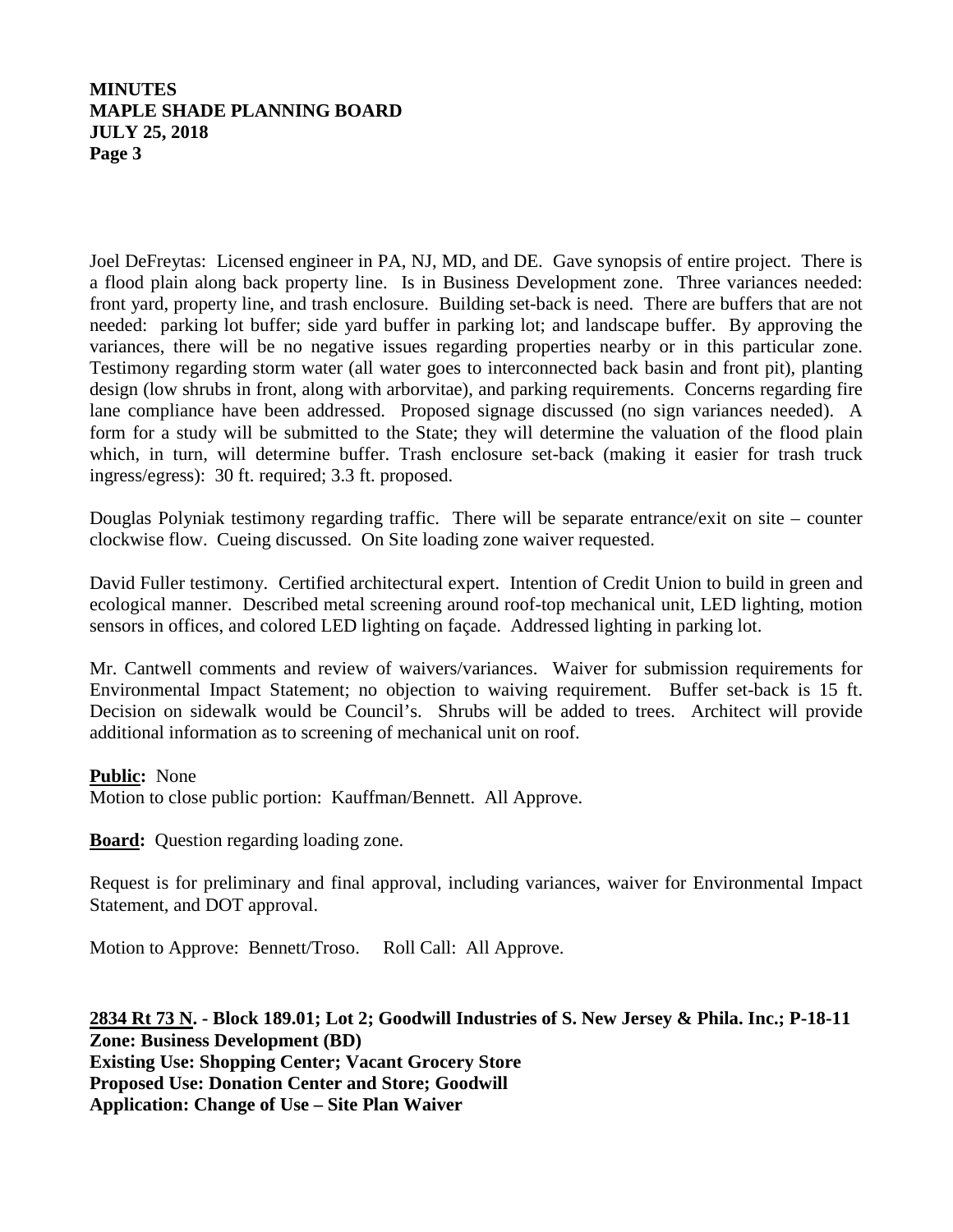# James W. Burns, Esq., Dembo, Brown & Burns Michael Shaw, Chief Operating Officer, Goodwill Industries; Mark Malinowski, Stout & Caldwell Engineers, sworn in by Attorney Boraske.

Change of use approval and site plan waiver for proposed Goodwill Sales and Donation Center to occupy existing vacant retail building next to Lowe's; address is 2834 Rt. 73 North. Goodwill proposing to move retail sales portion next to Lowe's; corporate offices will remain at 2835 Rt. 73 North. Most site work to be done will be internal – broken windows will be made shorter and repainting, as needed. Minor changes proposed. Large parking lot shared by all businesses in Lowe's shopping center. Goodwill has not been able to obtain a survey from Kimco, Landlord/Property Owner, so they will provide a survey for the Board.

Michael Shaw testimony. Goodwill is a retail thrift operation. Donations are received, processed, and put out for sale. Sales generate revenue to fund programs which provide job education and training. No changes will be made to footprint of the property. Building is 19,400 sq. ft. – 15,000 sq. ft. will be used for retail sales, 4,000 sq. ft. will be used for sorting of merchandise. Approximately 450 sq. ft. will be an entrance way where donations will be received. There will be a computerized donation kiosk. Hours: 9 AM – 9 PM, Monday through Saturday; 10 AM – 6 PM on Sunday. Employees: 25  $-30$  (approximately 12 at any one time). Customers/donors average between  $200 - 250$  during the week; on the weekend, between  $250 - 300$ . There is ample parking. In addition to windows and painting, a ceiling, carpet tiles, and power poles for registers will be installed, and soffits will be filled in. A 28 ft. straight truck will be used for deliveries (one delivery per day). Signage will be displayed discouraging off-hours. They are proposing one clothing drop bin in rear of building to accommodate after-hours donations. There will be no outside storage and no outside trash receptacles. All trash is picked up and taken to a central warehouse. Tractor trailer (currently used for storage) will be removed; everything will be inside the building.

Mr. Cantwell: No objection to requested submission information waivers. Suggested that they submit an aerial photo as an alternative to as-build survey. Comments regarding clothing bins. Bring up to ADA standards.

**Public :** None

Motion to Close Public Portion: Troso/Wells. All Approve.

Board: Suggestion that cameras should be on outside of facility. Motion to Approve: Wells/Kauffman. Roll Call: All Approve.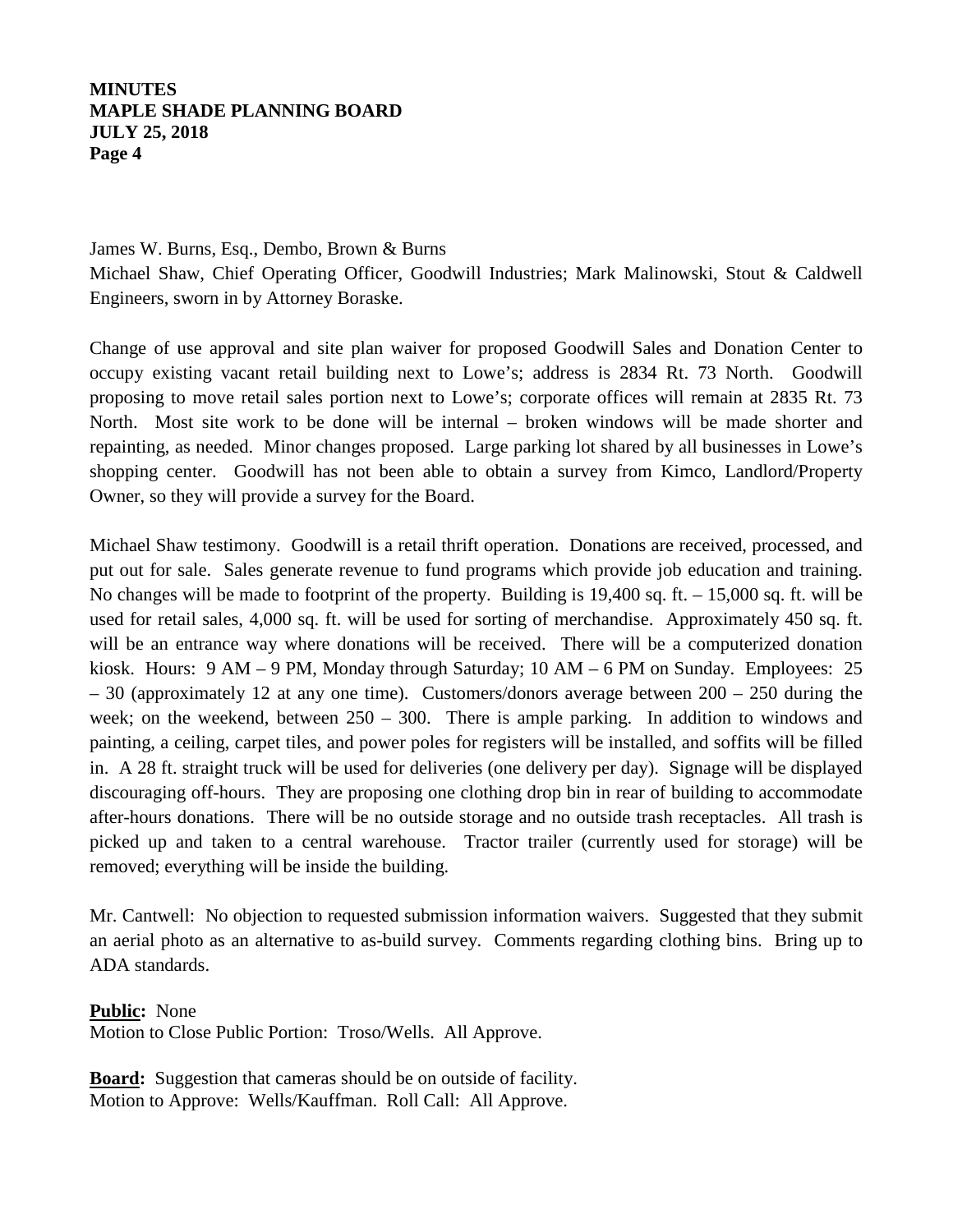**Old Business:** None

**Minutes :** June 27, 2018 Motion to Approve: Bennett/Kauffman. All Approve.

### **Reports:**

# **Solicitor: Resolutions:**

**2018-PB-08: Block 171; Lots 1.03; 1.05; 1.06 – Robert Hunter; P-18-7** Motion to Approve: Troso/Bennett Roll Call: All Approve.

Eligible to Approve: Joseph Andl Justin Bennett Joseph Dugan, Chairman Charles Kauffman Teresa Porrini Healther Talarico Robert Wilt Frank Troso

**Engineer:** None

**Community Development:** None

### **Adjourn**

Motion to Adjourn: Wells/Kauffman. All Approve.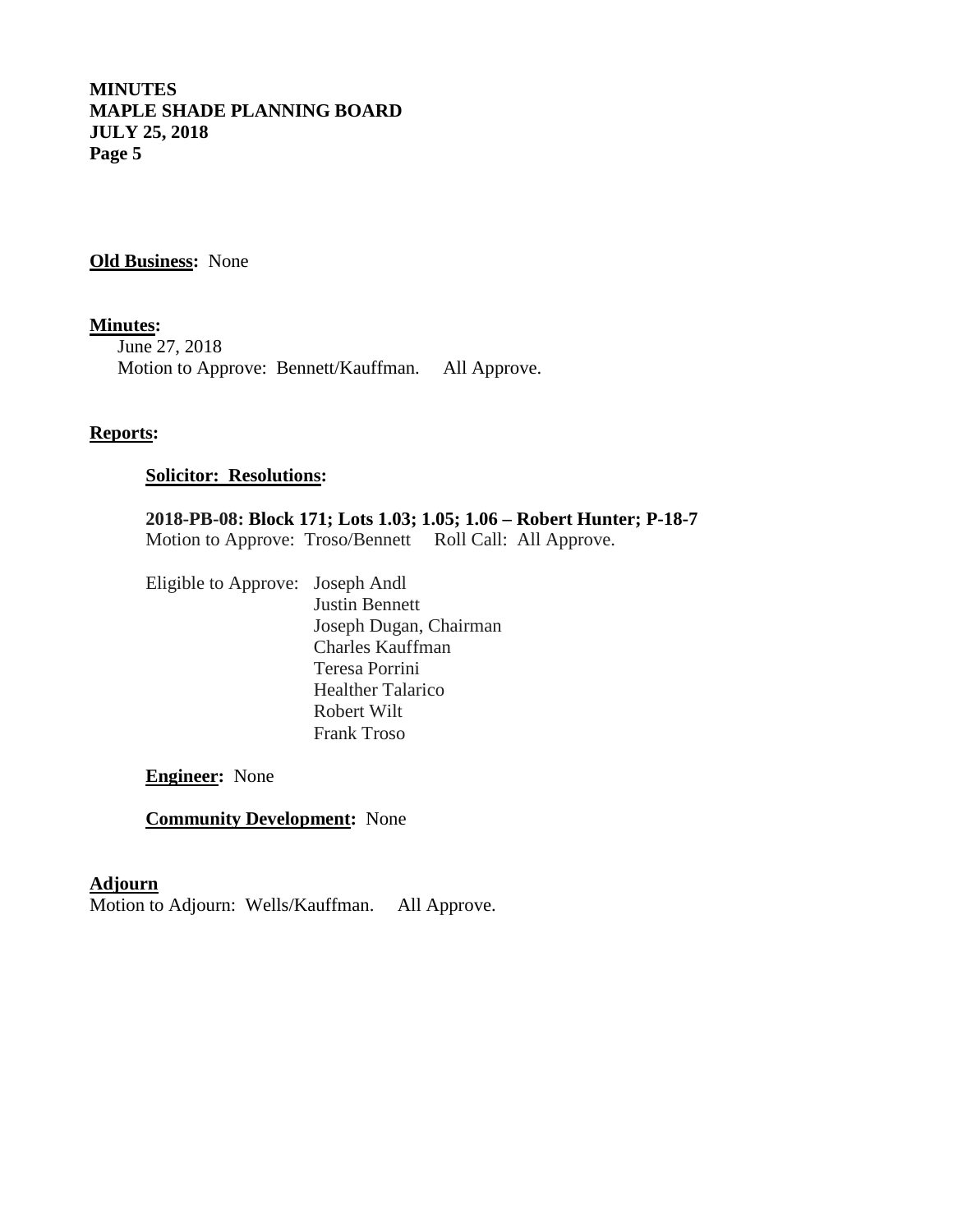# **MINUTES MAPLE SHADE PLANNING BOARD SPECIAL MEETING SEPTEMBER 4, 2018**

The special meeting of the Planning Board was called to order by Chairman Joseph Dugan.

All rose for the Pledge of Allegiance.

Meeting has been advertised in accordance with the State Open Public Meetings Act.

#### **Roll Call:**

| Present:      | <b>Justin Bennett</b><br>Joseph Dugan, Chairman<br>Teresa Porrini<br>Heather Talarico<br>Rob Wells<br>Frank Troso, Alt. 1<br>Raj Bath, Alt. 2 |
|---------------|-----------------------------------------------------------------------------------------------------------------------------------------------|
| Absent:       | Joseph Andl<br>Charles Kauffman<br>Angelo Spinelli<br>Robert Wilt                                                                             |
| Also Present: | Stephen J. Boraske, Esq., Solicitor<br>John Cantwell, P.E., P.P., C.M.E., Engineer<br>Kevin Rijs, Community Development Director              |

Purpose of meeting is to approve two Solicitor's Resolutions:

### **2018-PB-11: 494 Rt. 38 E. – Block 173.01, Lot 2.03; Campbell EFCU; App# P-18-10 2018-PB-12: 2834 Rt. 73 N. – Block 189.01; Lot 2; Goodwill Industries of S. New Jersey & Phila., Inc.; App# P-18-11**

Motion to Approve: Wells/Troso. Roll Call: All Approve.

Eligible to Approve: Justin Bennett Charles Kauffman Rob Wells Frank Troso, Alt. 1 Robert Wilt Joseph Dugan, Chairman

### **Adjourn:**

Motion to Adjourn: Wells/Porrini. All In Favor.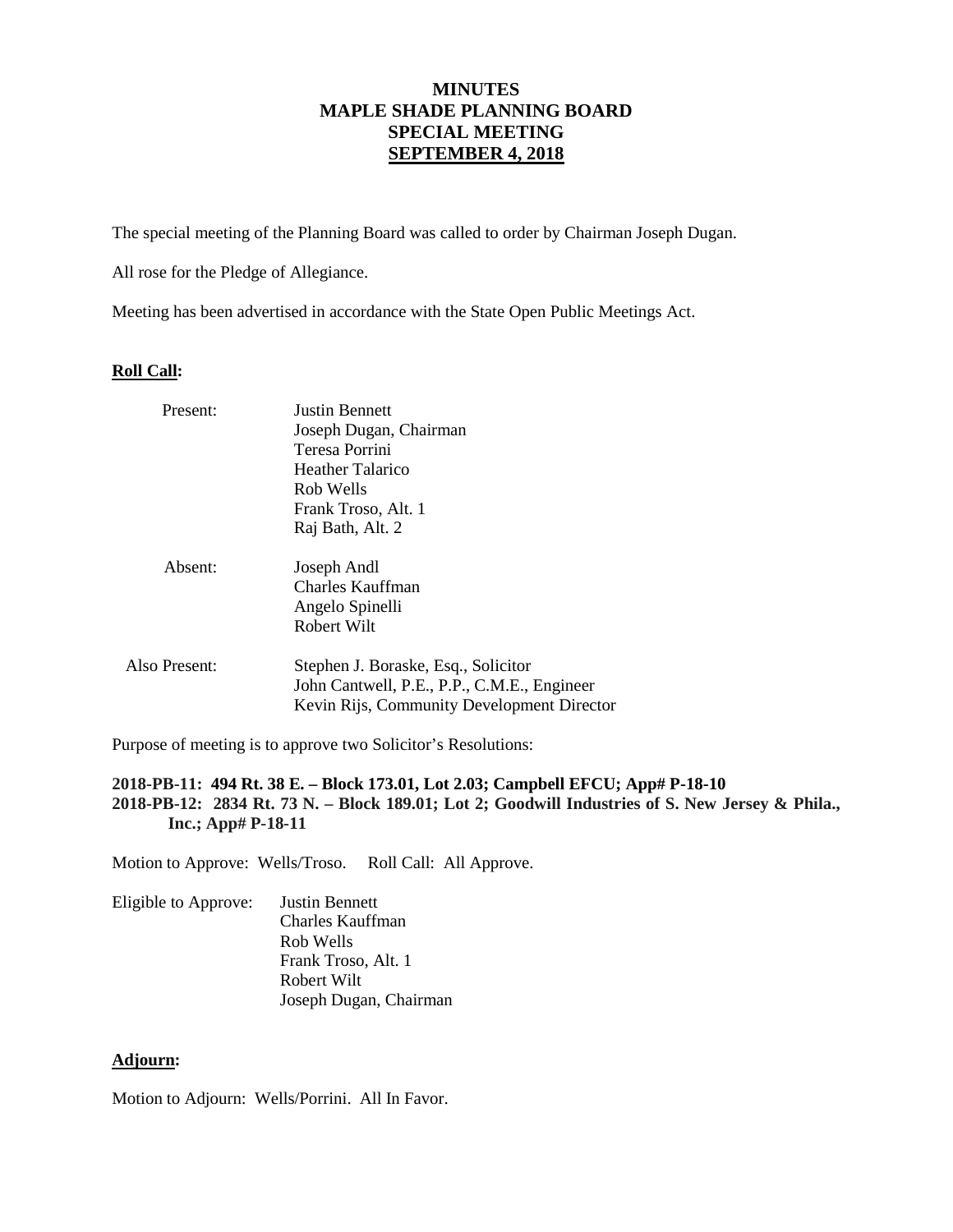## **MINUTES MAPLE SHADE PLANNING BOARD OCTOBER 24, 2018**

The regular meeting of the Planning Board was called to order by Chairman Joseph Dugan.

All rose for the Pledge of Allegiance.

Meeting has been advertised in accordance with the State Open Public Meetings Act.

## **Roll Call:**

| Present:      | Joseph Andl<br>Justin Bennett<br>Joseph Dugan, Chairman<br>Charles Kauffman<br>Teresa Porrini, Vice Chairman<br>Heather Talarico<br>Robert Wilt<br>Frank Troso, Alt. 1 |
|---------------|------------------------------------------------------------------------------------------------------------------------------------------------------------------------|
| Absent:       | Angelo Spinelli<br>Rob Wells<br>Raj Bath, Alt. 2                                                                                                                       |
| Also Present: | Stephen J. Boraske, Esq., Solicitor<br>John Cantwell, P.E., P.P., C.M.E., Engineer<br>Kevin Rijs, Community Development Director                                       |

## **New Business:**

**3000 S. Lenola Rd. – Block 189, Lot 4.07; 525 Associates LLC; P-18-14 Zone: Business Development (BD) Existing Use: Office Building Proposed Use: No Change Application: Minor Site plan – 4,000+/-SF building addition**

Ellen McDowell, Esq., McDowell Law PC Peter Lazaropoulos, Notis Architects Engineers, sworn in by Attorney Boraske.

Seeking to amend site plan approval granted in 2013 to construct a 4,042 sq. ft. addition to the existing 20,000 sq. ft. building.

Mr. Lazaropoulos testimony: Property was divided into three lots approximately 30 years ago. Proposing to build only one of the floors of 20,000 sq. ft. and install all of the parking for total development. Handicapped spaces will be relocated. Foundation landscaping proposed. Additional 20 employees, additional bathrooms, and open area for employees. Utilities will be extended with little disturbance.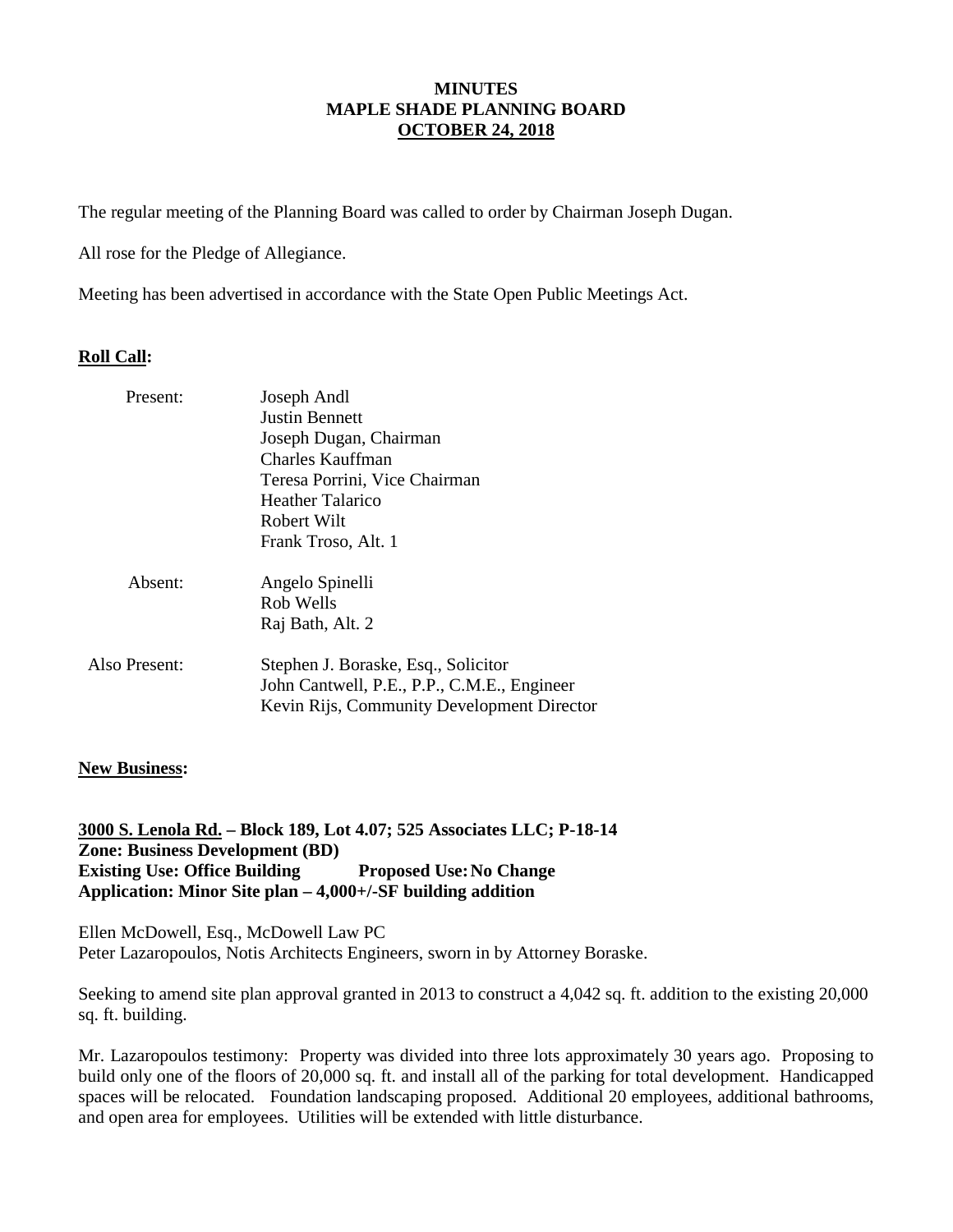## **MINUTES MAPLE SHADE PLANNING BOARD OCTOBER 24, 2018 Page 2**

Review of application by Mr. Cantwell: One waiver being requested: submission information – stormwater calculations. Given the small size of the project, no objections. Requirements for parking are met for lot and entire complex. Waiver previously granted (two loading zones are required for the size); requesting a new waiver. Discussion concerning new door in the back which opens up into drive aisle and lighting (LED). Loading zone variance should be granted.

No problems at Site Plan.

**Board:** None

**Public :** None Motion to Close Public Portion: Troso/Porrini. All Approve.

Motion to Approve (including variance): Troso/Kauffman. Roll Call: All Approve.

## **461 Route 38 W. – Block 144; Lot 18; Reyta's Restaurant; P-18-15 Zone: Highway Commercial (HC) Existing Use: Strip Shopping CenterProposed Use Restaurant Application: New Use - Site Plan Waiver**

Marcos Medroso and Mark Reyta, applicants; Alan Lauer, VP 38 Realty LLC, sworn in by Attorney Boraske.

Setting up Filipino-American restaurant. Ethnic food accessible to diners from South Jersey and Delaware (will not have to travel to North Jersey for a Filipino restaurant).

One section will be a restaurant; another section will be a mini-mart of Filipino goods which cannot be purchased in a regular market. Space is currently empty. Employees: Six (two in kitchen, two in front, and two in the dining room). Seating Capacity: 40. Hours of Operation: Monday – Friday: 10 AM – 8 PM, Weekend: 8 AM – 7 PM. Comments by Mr. Cantwell. Standard; meets requirements. Sign package to be submitted at a later date; signage will be under 75 sq. ft. Compliance with regulations for grease traps is required. No problems from Site Plan.

## **Board:** None

**Public :** None Motion to Close Public Portion: Kauffman/Porrini

Motion to Approve: Porrini/Troso. Roll Call: All Approve.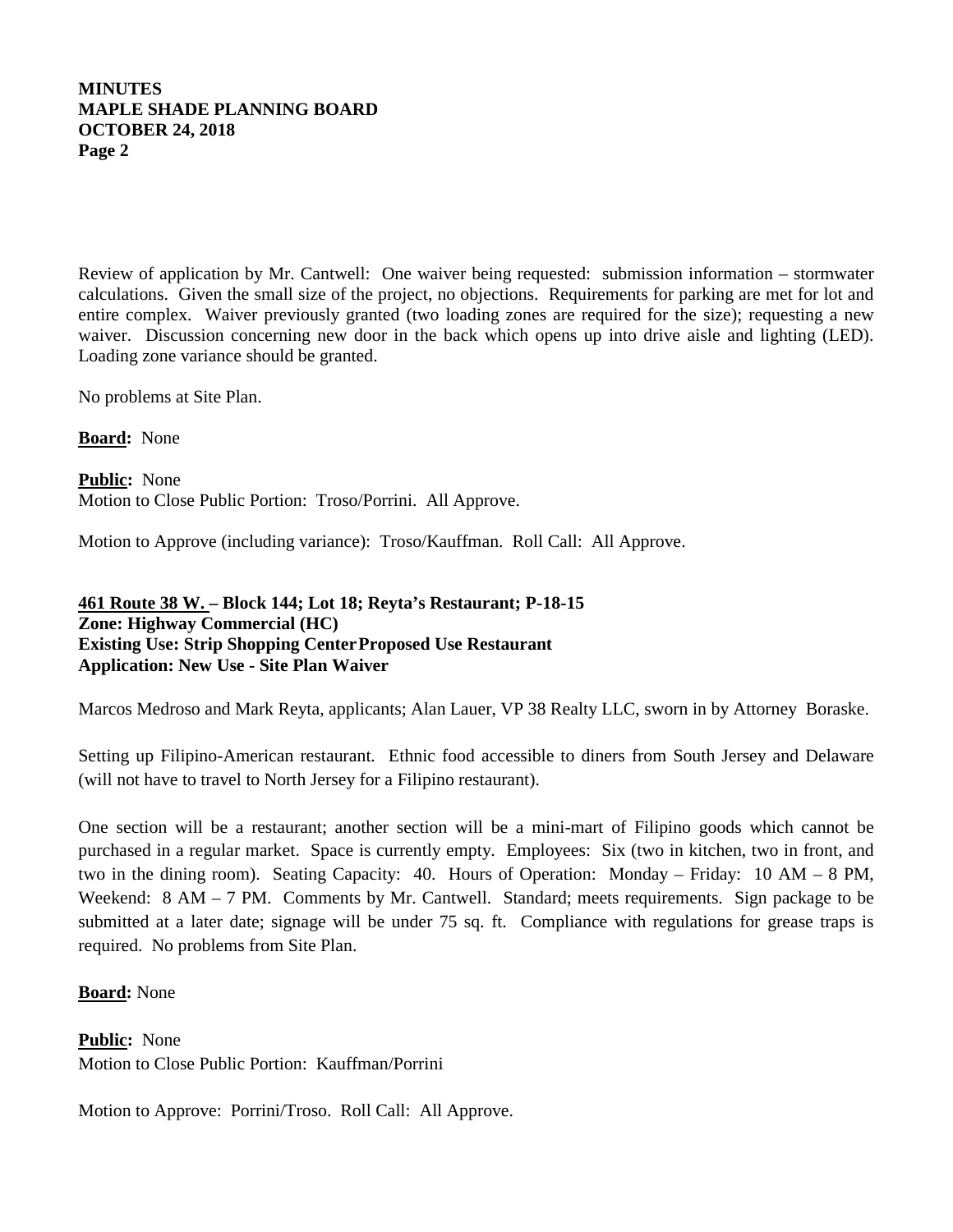## **MINUTES MAPLE SHADE PLANNING BOARD OCTOBER 24, 2018 Page 3**

**Old Business:** None

### **Minutes :**

July 25, 2018 September 4, 2018 Special Meeting Motion to Approve: Porrini/Troso. All Approve.

#### **Reports:**

### **Solicitor: Resolutions**

**2018-PB-09: 455 Rt. 38 W. – Block 142; Lot 7; Bernardo – LaMexicanita** Motion to Approve: Troso/Wilt. Roll Call: All Approve.

**2018-PB-10:11 W. Main St. – Block 63; Lot 8; Jason Bloomquist (Dream Vacations)** Motion to Approve: Troso/Kauffman. Roll Call: All Approve.

Eligible to Approve: Justin Bennett Joseph Dugan, Chairman Charles Kauffman Rob Wells Robert Wilt Frank Troso, Alt. 1

**Engineer:** None

**Community Development:** None

### **Adjourn**

Motion to Adjourn: Kauffman/Andl. All In Favor.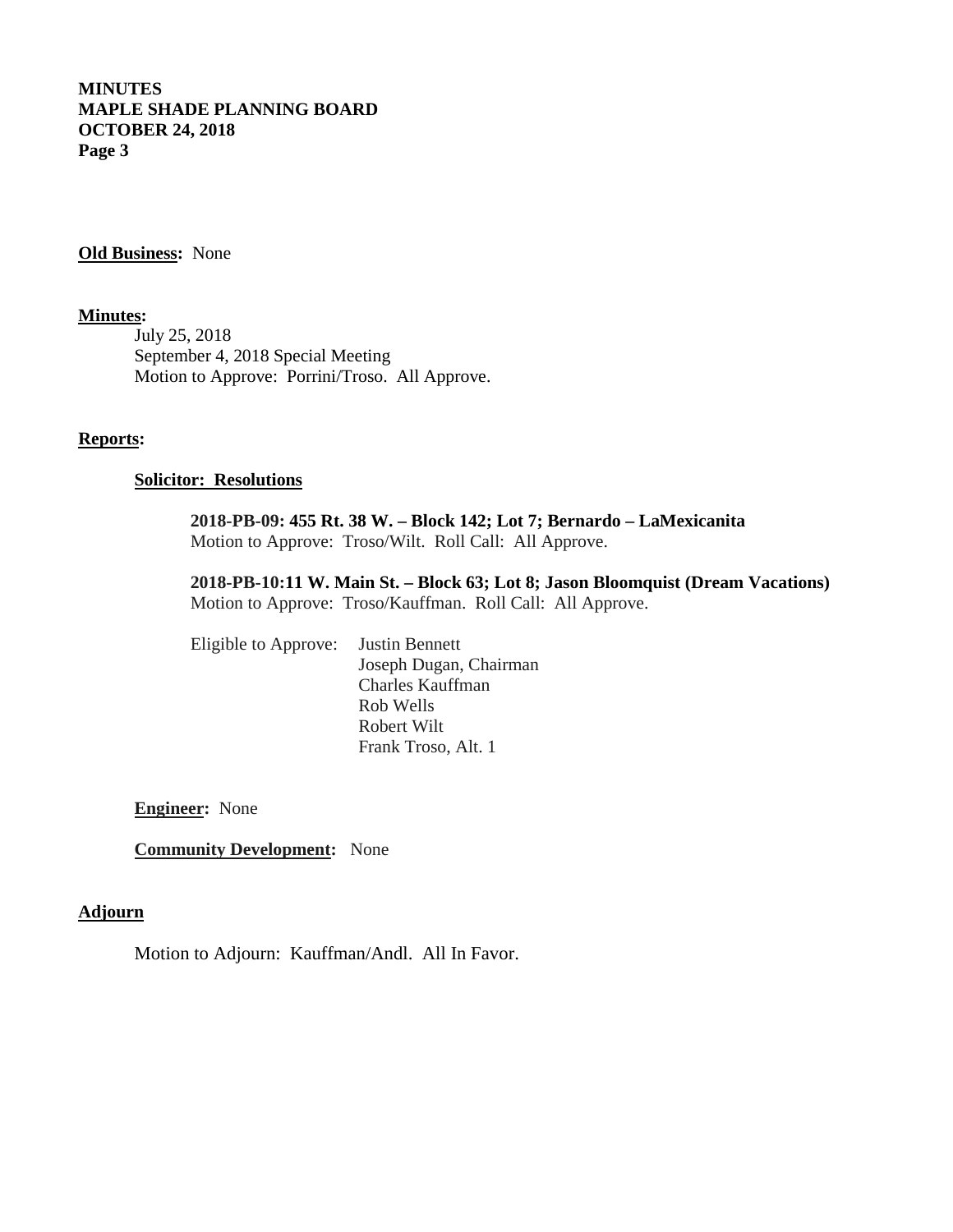### **MINUTES MAPLE SHADE PLANNING BOARD NOVEMBER 28, 2018**

The regular meeting of the Planning Board was called to order by Chairman Joseph Dugan.

All rose for the Pledge of Allegiance.

Meeting has been advertised in accordance with the State Open Public Meetings Act.

### **Roll Call:**

| Present:      | Joseph Andl                                                                        |  |  |
|---------------|------------------------------------------------------------------------------------|--|--|
|               | <b>Justin Bennett</b><br>Joseph Dugan, Chairman<br>Charles Kauffman                |  |  |
|               |                                                                                    |  |  |
|               |                                                                                    |  |  |
|               | Teresa Porrini, Vice Chairman                                                      |  |  |
|               | Heather Talarico                                                                   |  |  |
|               | Robert Wilt                                                                        |  |  |
|               | Frank Troso, Alt. 1                                                                |  |  |
| Absent:       | Angelo Spinelli                                                                    |  |  |
|               | Rob Wells                                                                          |  |  |
|               | Raj Bath, Alt. 2                                                                   |  |  |
| Also Present: | Stephen J. Boraske, Esq., Solicitor<br>John Cantwell, P.E., P.P., C.M.E., Engineer |  |  |
|               |                                                                                    |  |  |

## **New Business:**

**417 S. Forklanding Rd. – Block 113; Lot 1; Joe Angelo; P-18-16 Zone: Residential – 1 (R-1) Existing Use: Vacant Proposed Use: Single-family home/s Application: Minor Subdivision (one lot into two lots) with "C" Variance request.**

Joseph Angelo, applicant, sworn in by Attorney Boraske.

Vacant property; owner deceased. Property became dilapidated; Township demolished the house in early 2000's, and liens were put on the land. Liens were not selling at lien sales; Township negotiated a sale to Mr. Angelo. Parcel will be divided into two. One house will face South Forklanding Road, and the other will face Sunset Avenue. Because of the configuration of the lot facing South Forklanding Road, rear property line is reduced from 49' to 42'.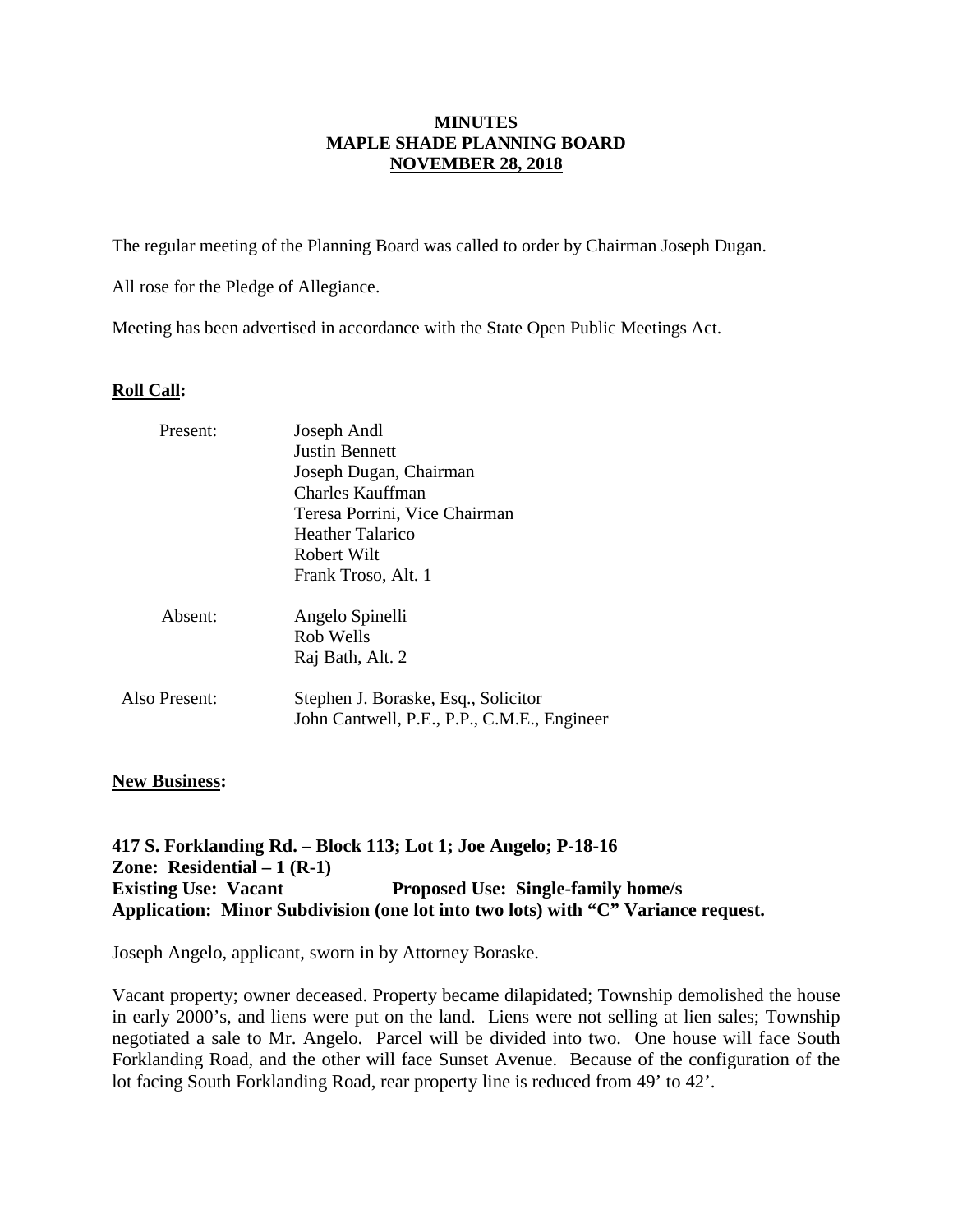## **MINUTES MAPLE SHADE PLANNING BOARD NOVEMBER 28, 2018 Page 2**

Mr. Cantwell reviewed engineer's letter dated October 9. Only variance is the Sunset Avenue frontage; all other requirements are met. Since these are reverse frontage lots, an easement may be considered preventing access to the street from backyard. Applicant is agreeable to replacing sidewalk on South Forklanding Road. No curb/sidewalk on Sunset Avenue; waiver requested. If granted, a contribution in lieu of curb and sidewalk will be required. Grades are low, and applicant's engineer is working on getting grades to 1½. The grades along property line where swale is are of greatest concern. Also, downspouts will be faced in the best way for drainage. Discussion regarding trees and screening. Five new trees are required for compensation. Applicant requested that additional evergreens being planted along the back (25' buffer) count as part of the compensation.

Per Chairman Dugan, waivers are sidewalks/curbs, trees, and additional evergreens as buffer.

**Public :** None

Motion to Close Public Portion: Porrini/Kauffman. All Approve.

**Board:** Suggestion that applicant be granted partial relief from compensation (five trees) for planting additional evergreens as buffer. Chairman Dugan recommended approval of planting two trees (instead of five) and buffering across back of property.

Variance for back lot; waivers for curbs and sidewalk on Sunset Avenue, berm, and trees – to include two street trees – one on each property – and two trees/buffering.

Motion to Approve: Porrini/Talarico. Roll Call: All Approve.

# **Maple Shade Board of Education various improvements N.J.S.A. 40:55D-31. Wilkins Elementary School and High School. Improvements subject to a public referendum and voter approval December 11, 2018.**

Beth Norcia, Superinendent; Michael McClure, Board of Education President; Richard Winter, Supervisor of Facilities; Diana Cawood, Business Administrator; Robert N Garrison, Jr., Garrison Architects

Presentation by Beth Norcia and Robert N Garrison, Jr. regarding referendum.

**Board:** Questions regarding plumbing and parking.